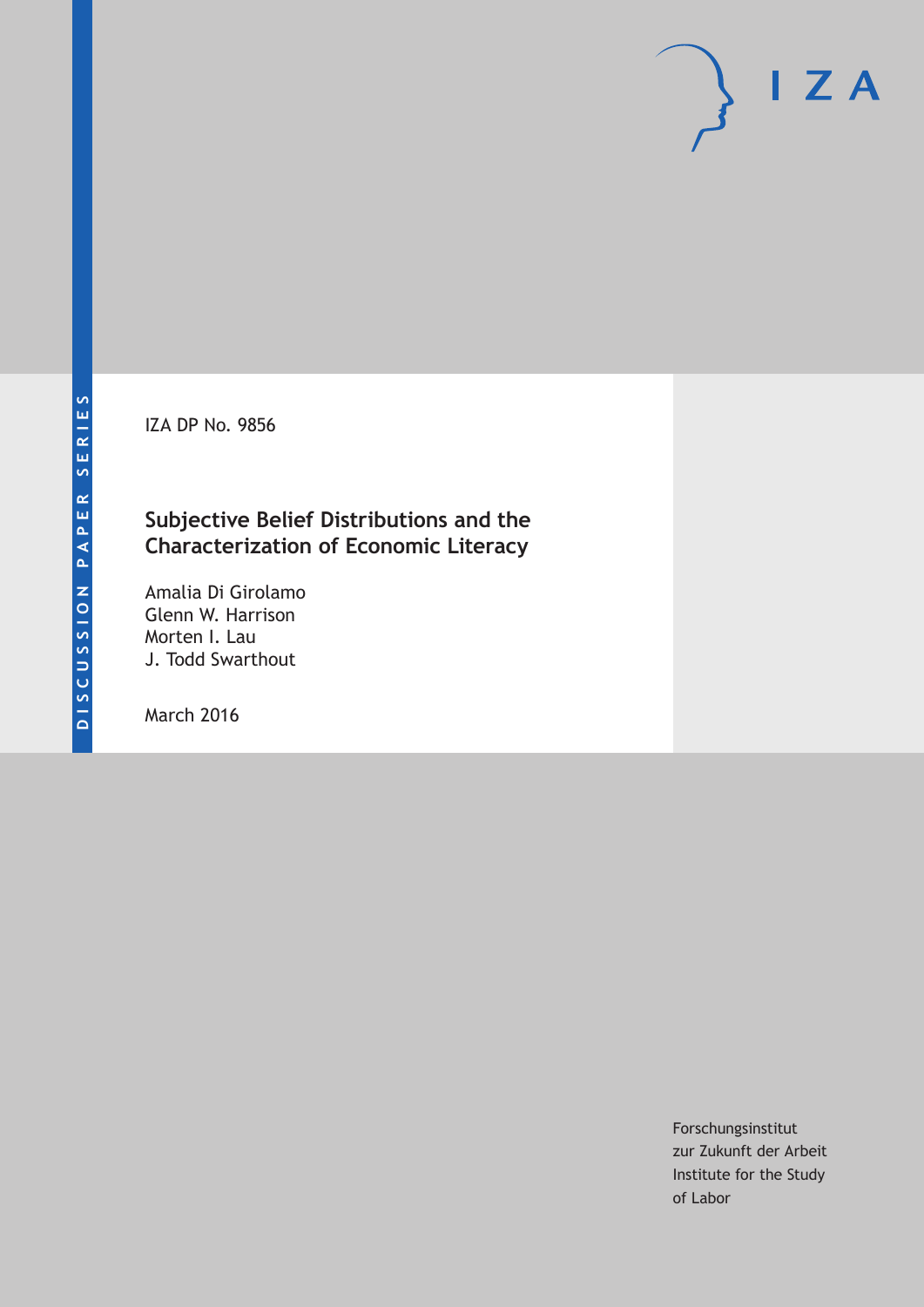# **Subjective Belief Distributions and the Characterization of Economic Literacy**

### **Amalia Di Girolamo**

*University of Birmingham* 

# **Glenn W. Harrison**

*Georgia State University and IZA* 

### **Morten I. Lau**

*Copenhagen Business School and IZA*

## **J. Todd Swarthout**

*Georgia State University*

Discussion Paper No. 9856 March 2016

IZA

P.O. Box 7240 53072 Bonn Germany

Phone: +49-228-3894-0 Fax: +49-228-3894-180 E-mail: iza@iza.org

Any opinions expressed here are those of the author(s) and not those of IZA. Research published in this series may include views on policy, but the institute itself takes no institutional policy positions. The IZA research network is committed to the IZA Guiding Principles of Research Integrity.

The Institute for the Study of Labor (IZA) in Bonn is a local and virtual international research center and a place of communication between science, politics and business. IZA is an independent nonprofit organization supported by Deutsche Post Foundation. The center is associated with the University of Bonn and offers a stimulating research environment through its international network, workshops and conferences, data service, project support, research visits and doctoral program. IZA engages in (i) original and internationally competitive research in all fields of labor economics, (ii) development of policy concepts, and (iii) dissemination of research results and concepts to the interested public.

IZA Discussion Papers often represent preliminary work and are circulated to encourage discussion. Citation of such a paper should account for its provisional character. A revised version may be available directly from the author.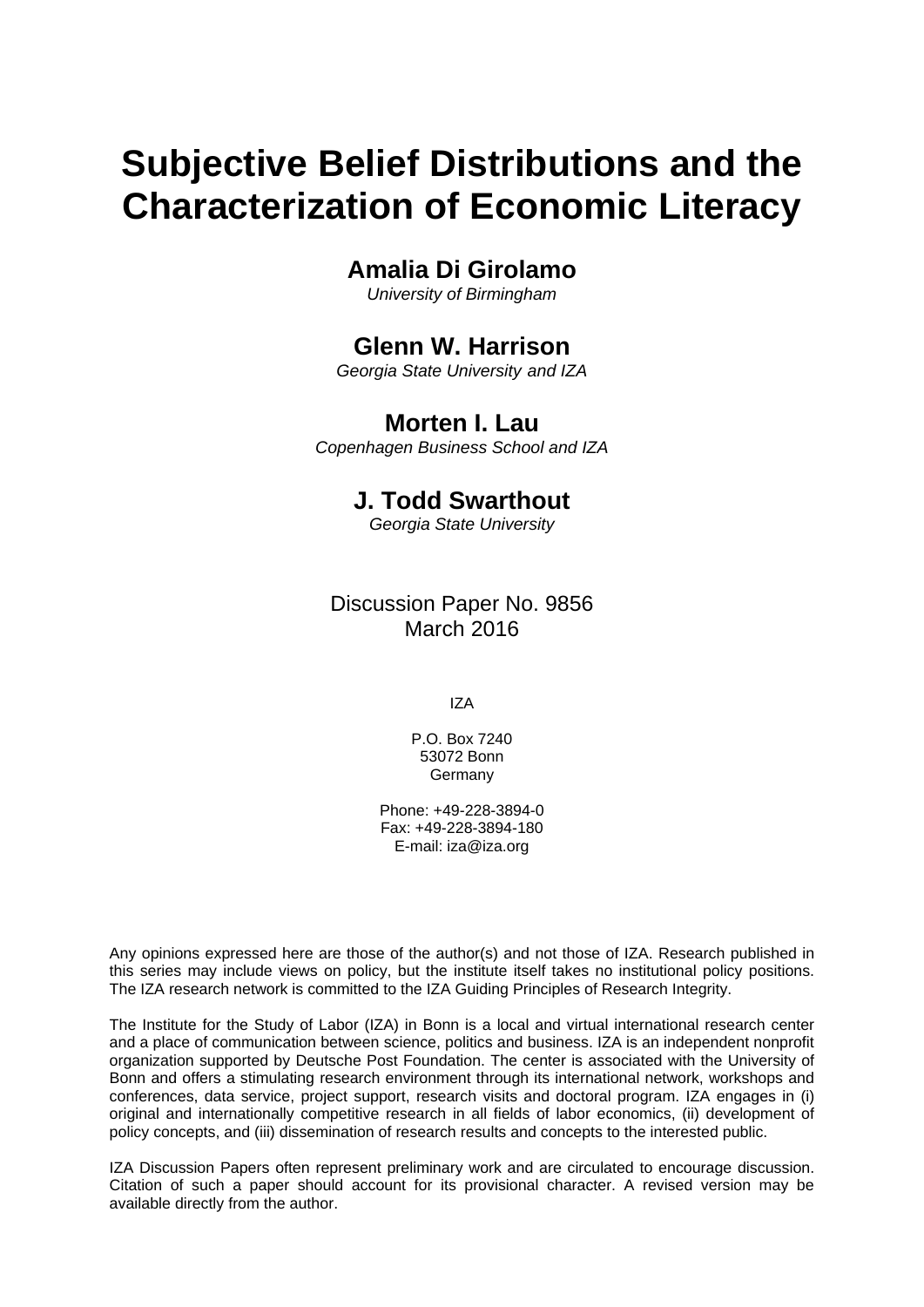IZA Discussion Paper No. 9856 March 2016

# **ABSTRACT**

# **Subjective Belief Distributions and the Characterization of Economic Literacy\***

We characterize the literacy of an individual in a domain by their elicited subjective belief distribution over the possible responses to a question posed in that domain. By eliciting the distribution, rather than just the answers to true/false or multiple choice questions, we can directly measure the confidence that an individual has about their knowledge of some fact. We consider literacy across several financial and economic domains. We find considerable demographic heterogeneity in the degree of literacy. We also measure the degree of consistency within a sample about their knowledge, even when that knowledge is imperfect.

JEL Classification: C91, D03, D83

Keywords: subjective beliefs, economic literacy

Corresponding author:

 $\overline{a}$ 

Morten I. Lau Department of Economics Copenhagen Business School Porcelænshaven 16A, 1 DK-2000 Frederiksberg **Denmark** E-mail: mla.eco@cbs.dk

<sup>\*</sup> We are grateful to the Danish Social Science Research Council (grant #12-130950) and the Center for Actuarial Excellence Research Fund of the Society of Actuaries for partial financial support.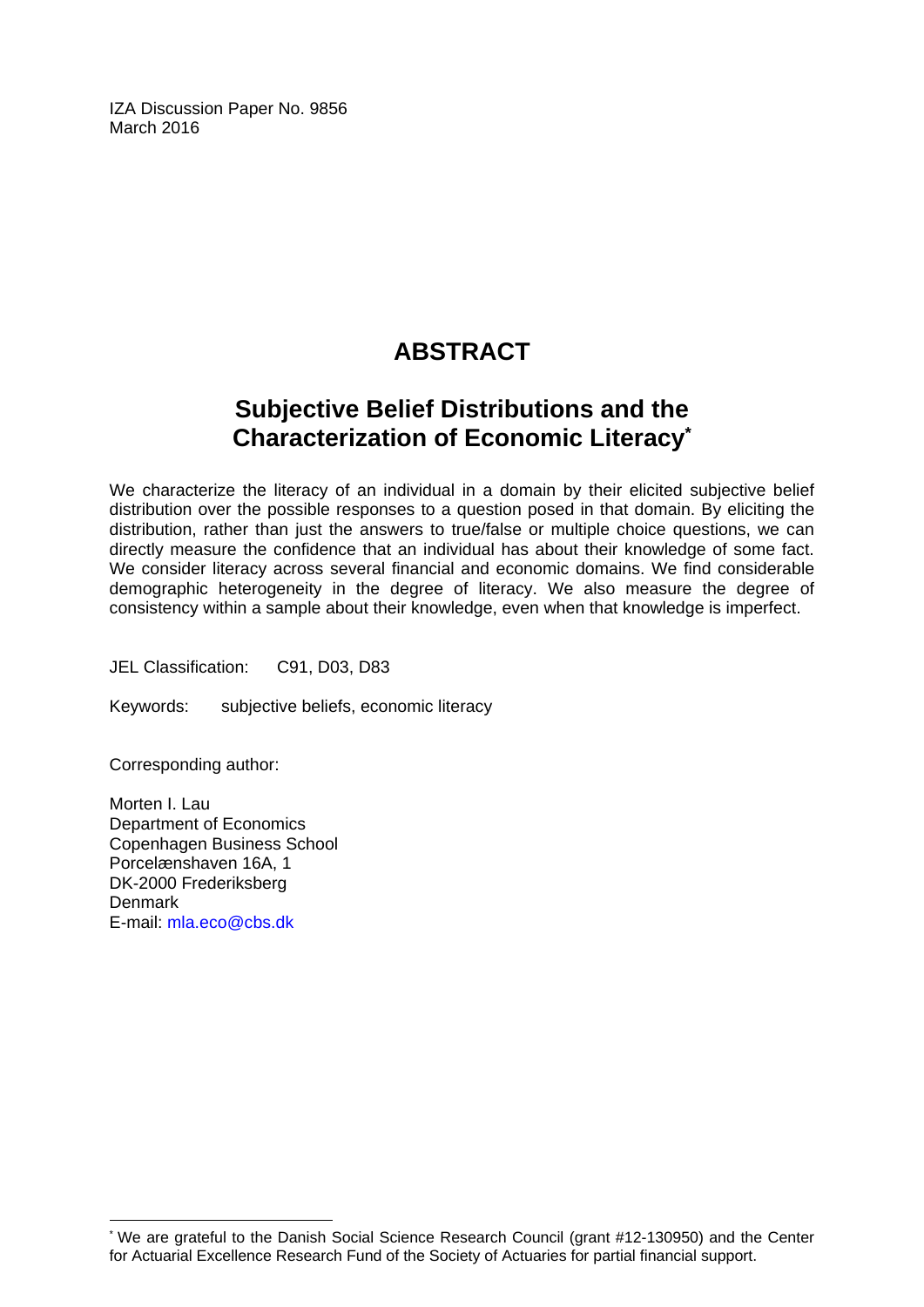### **Table of Contents**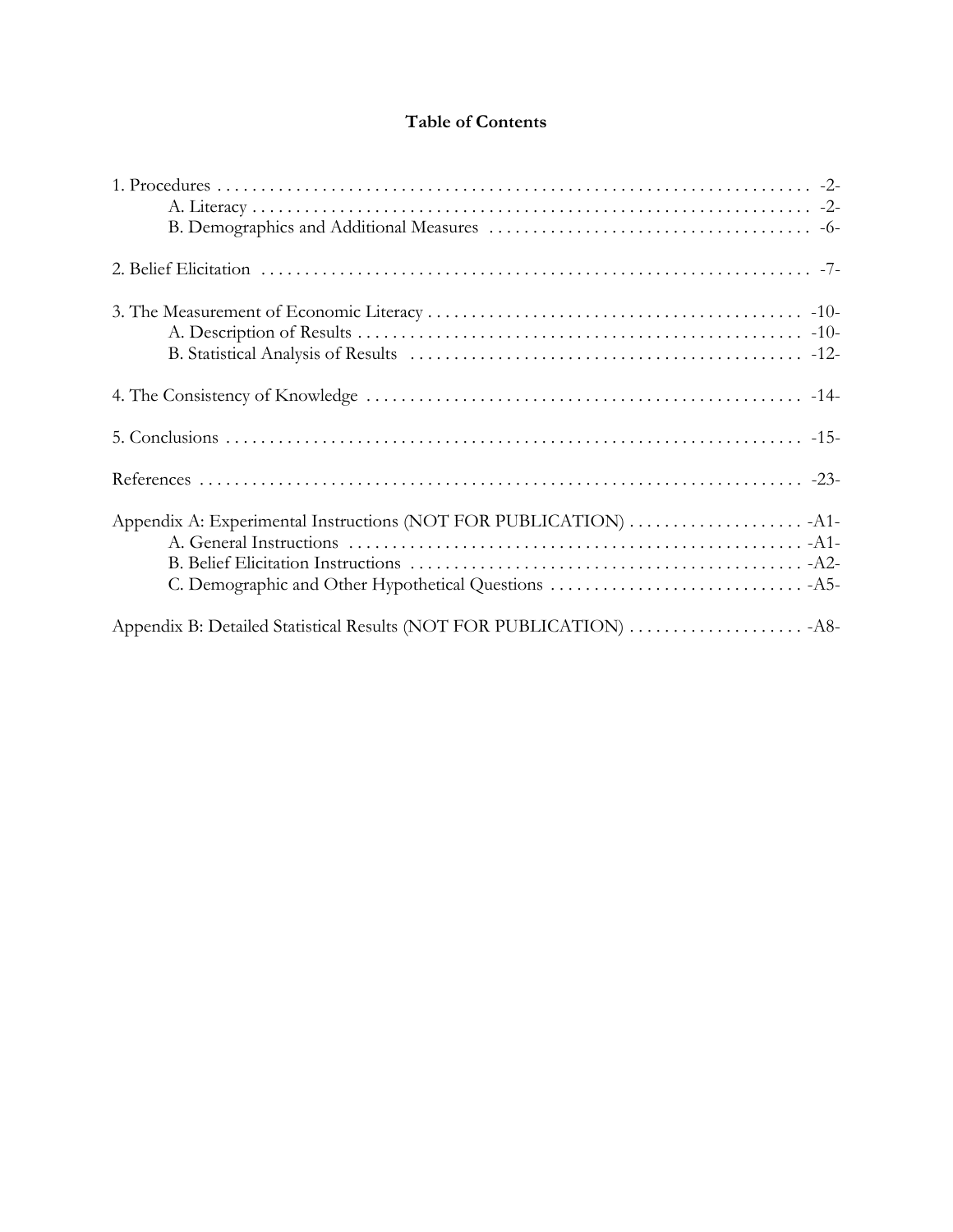When we say that someone is literate we mean more than that they can just "read and write." The term more generally indicates someone who is educated, whether by formal or informal means, and able to comprehend topics through words.<sup>1</sup> Characterizing and measuring the literacy of an individual requires then that we have some way of assessing *how* knowledgeable the person is about certain topics. There are some topics about which one can have "crisp" knowledge, in the sense of Boolean truth values. However, there are many domains of knowledge that one naturally expects varying levels of precision. We characterize literacy in terms of the subjective beliefs that someone has over possible responses to some question. By eliciting the subjective belief *distribution*, rather than just the answers to true/false or multiple choice questions, we can directly measure the confidence that an individual has about their knowledge of some fact.

Following Savage [1971][1972], we *define* subjective beliefs by the choices that individuals make when facing bets whose outcomes depend on those beliefs. The measurement of the literacy that someone has in a specific domain entails the elicitation of their subjective beliefs. For that task we conduct an experiment using proper scoring rules, which are simply structured bets offered to the individual by an observer (the experimenter). All of the elicited beliefs were incentivized and incentivecompatible, so that the subjects were making real choices with real economic consequences.

Our approach is to elicit the entire subjective belief *distribution* that an individual has, to ascertain how precise their knowledge is in response to some question. This extends and generalizes the prevailing approach to measuring literacy, which considers responses to (hypothetical) multiple choice questions (e.g., Lusardi and Mitchell [2007][2008][2013; §3]). For a specific question or domain, we are able to say "how literate" the person is, rather than just say that they are or are not literate. Of course, by asking a series of questions one can ascertain the fraction of correct answers for an individual with the traditional

<sup>1</sup> The *Oxford English Dictionary (Second Edition)* defines the adjective "literate" as someone who is "acquainted with letters or literature; educated, instructed, learned." Remund [2010] offers a balanced account of the many definitions of literacy found in the academic and policy literature. Our focus on financial knowledge corresponds to the first of his categories of conceptual definitions of literacy (p. 279).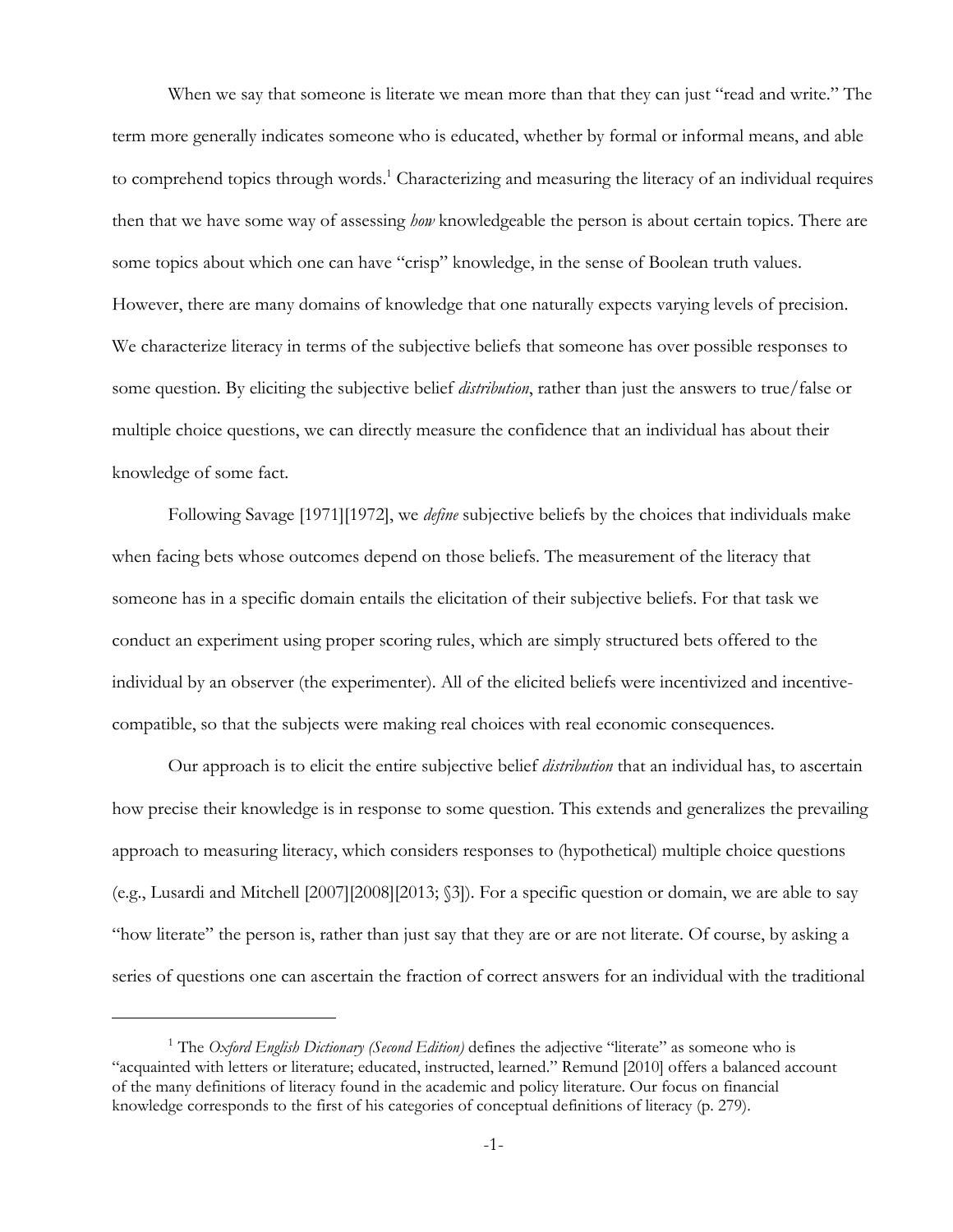approach, but that requires one to pool responses over different questions which may span different knowledge domains.

The domains of interest to us are financial and economic knowledge. We consider a mixture of questions in which the correct answer involves the application of logical and grammatical principles, and questions in which the correct answer involves some specific fact. This reflects a trend in the measurement of literacy towards more than just the ability to draw logical or grammatical conclusions from information presented in the question itself, and to also consider awareness of facts that are of importance for the functioning of the individual.

A byproduct of our characterization is that we can also say something about the degree of common knowledge that a sample of individuals have about some proposition. Quite apart from whether or not a given individual knows the true answer with some precision, we often want to know if a group of individuals have the same degree of knowledge. In effect, we are able to operationalize several interpretations of what it means to have heterogeneous beliefs.

In section 1 we describe the experimental task we developed and employed with 120 subjects. In section 2 we review in detail the properties of the subjective belief elicitation procedure. In section 3 we present results on the degree of economic literacy of our subjects. In section 4 we consider the consistency of knowledge across subjects, and section 5 concludes.

#### **1. Procedures**

#### *A. Literacy*

We consider literacy in terms of four specific questions asked of each subject in an experiment. In each case there is a correct answer, and responses were elicited over a continuous range of possible answers presented in terms of 10 intervals or "bins." A computer interface was used to present the belief elicitation tasks to subjects and record their choices, allowing them to allocate tokens in accordance with

-2-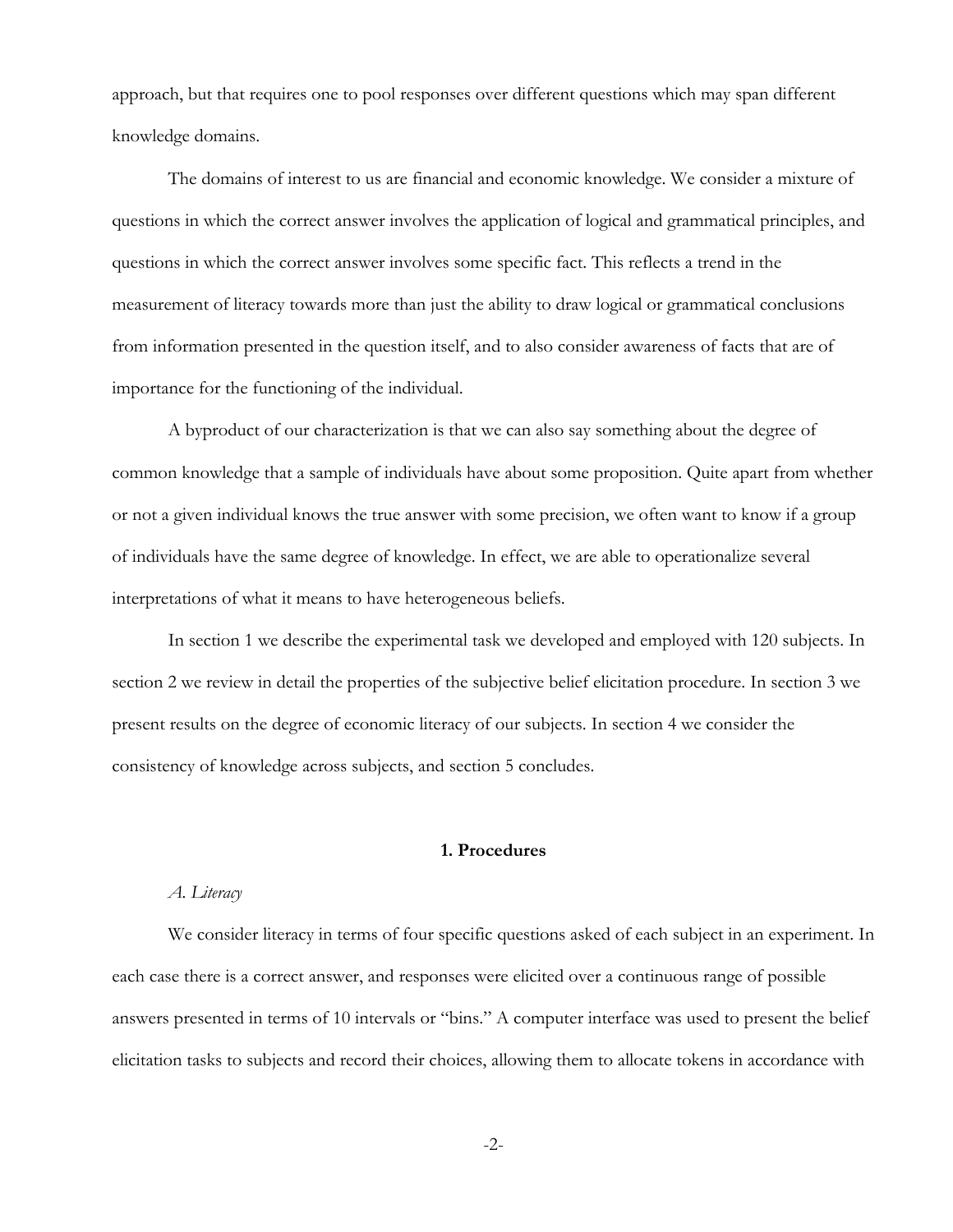their subjective beliefs. Figure 1 presents the interface.<sup>2</sup> The interface implements the Quadratic Scoring Rule discussed in section 2. Subjects could move the sliders at the bottom of the screen to re-allocate the 100 tokens as they wished, ending up with some distribution. The instructions explained that they could earn up to £20, as shown in Figure 2, but only by allocating all 100 tokens to one interval *and* that interval containing the true answer: if the true answer was just outside the selected interval, they would in that case receive  $\dot{\varphi}$ . At the time of the experiments in December 2012,  $\dot{\varphi}$  as worth roughly \$32.

Subjects were rewarded for one of these belief elicitation tasks, with the task selected at random.<sup>3</sup> The correct answer was revealed, and their earnings calculated according to the number of tokens allocated to the true interval in their elicited beliefs. For example, if the respondent had reported the beliefs in Figure 1, she would have been paid  $f$ 16.25 if the correct answer was between 8% and 9.99%. As it happens, the correct answer here is 7.9%, so the subject would have actually received  $f<sub>1</sub>11.25$  since the correct answer was in the next lower interval, corresponding to unemployment rates between 6% and 7.99%.

The incentivized questions were as follows:

- **Q1: Interest Compounding**. "Suppose you had  $f(100)$  in a savings account and the interest rate is 2% per year and you never withdraw money or interest payments. After 5 years, how much would you have on this account in total?" The correct answer is  $f<sub>1</sub>110.40$ , and responses were elicited between  $\ell$ 105 and  $\ell$ 115 in intervals of  $\ell$ 1.
- **Q2: Inflation**. "Suppose you had  $f(200)$  in a saving account. The interest rate on your saving account was 1% per year and inflation was 2% per year. After 1 year, how much would be the value of the money on this account?" The correct answer is  $f<sub>1</sub>197.96$ , and responses were elicited between  $f(195)$  and  $f(205)$  in intervals of  $f(1)$ . Due to a rounding error we rewarded subjects as if the correct answer was  $f<sub>1</sub>198$ , and treat that as the "correct" answer.
- **Q3: Expected Lifetime for Men**. "Based on 2010 National Statistics, if a man lived to be 20 in the United Kingdom, how many more years would he expect to live? Note that this is not the age he would die at, but how many more years he would expect to live." The correct answer is 59.1 years, and responses were elicited between 0 and 100 years in intervals of 10

 $2$  The instructions are reproduced in full in Appendix A. The interface was initialized with 10 tokens allocated to each bin.

<sup>&</sup>lt;sup>3</sup> The experiments also contained 4 belief elicitation questions that posed questions that tested knowledge of statistical principles. We do not evaluate those data here.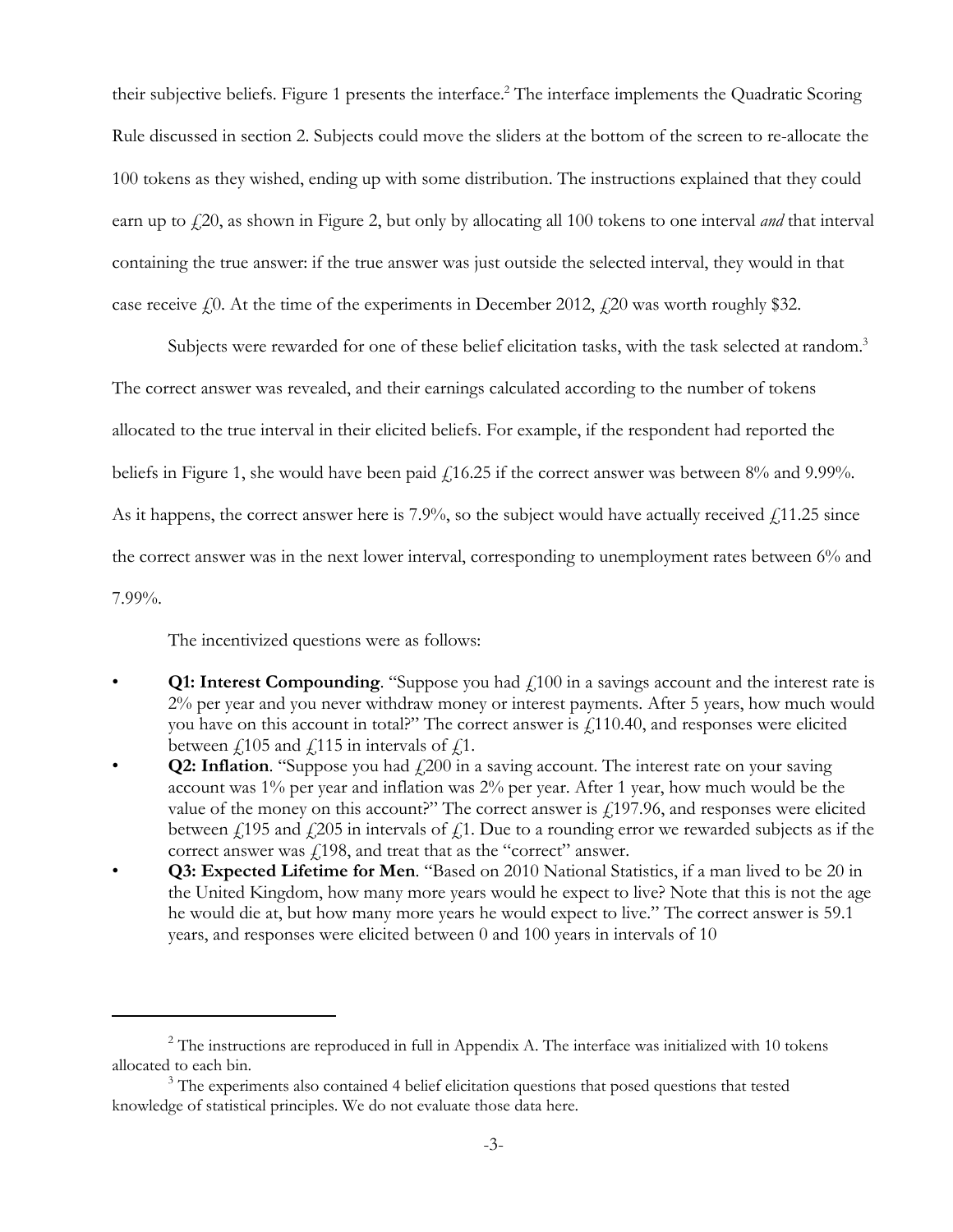years.4

• **Q4: Expected Lifetime for Women**. "Based on 2010 National Statistics, if a woman lived to be 20 in the United Kingdom, how many more years would she expect to live? Note that this is not the age she would die at, but how many more years she would expect to live." The correct answer is 62.9 years, and responses were elicited between 0 and 100 years in intervals of 10 years.

The order of presentation of questions was randomized for each subject.

The first two questions are natural extensions of questions asked by Lusardi and Mitchell [2007][2008] in the *Health & Retirement Survey* (HRS) of 2004 in the United States.<sup>5</sup> This survey is naturally representative of Americans over the age of 50. Our Q1 adapts the following question of theirs: "Suppose you had \$100 in a savings account and the interest rate was 2 percent per year. After 5 years, how much do you think you would have in the account if you left the money to grow: more than \$102, exactly \$102, less than \$102?" The main difference is that we ask for beliefs about the true answer over a wide range. Our Q2 adapts this question of theirs: "Imagine that the interest rate on your savings account was 1 percent per year and inflation was 2 percent per year. After 1 year, would you be able to buy more than, exactly the same as, or less than today with the money in this account?" Lusardi and Mitchell [2012; Table 2.1] report that only 67.1% and 75.2% of their sample gave the correct response to each question, respectively. These fractions drop significantly (their Figures 2.1a and 2.1b) as one considers Black and Hispanic respondents. When the same questions were posed to a nationally representative sample of young Americans, aged between 22 and 28 in Wave 11 of the *National Longitudinal Survey of Youth* conducted in 2007-2008, 79.3% and 54.0% gave the correct responses to the interest rate and inflation

<sup>&</sup>lt;sup>4</sup> At the time of the experiment we did not have access to the correct Life Tables, and instead subtracted 20 from the expected lifetime at birth from the UK Office of National Statistics to pay subjects that had this question selected. The difference for aggregates such as "all men" or "all women" is tiny, and did not affect the payments to any subject given that the bin intervals we used were in 10-year increments: there is a difference of 0.6 of a year for men (59.1 versus 58.5), and 0.5 of a year for women (62.9 versus 62.4).

<sup>5</sup> A third question they asked was: *Do you think that the following statement is true or false? "Buying a single company stock usually provides a safer return than a stock mutual fund."* This question was posed in order to understand if the individuals know how to diversify their investment. In a later Dutch national survey van Rooij, Lusardi and Alessie [2011] increased the set of questions posed to individuals. Apart from 5 questions aimed at characterizing "basic" financial literacy (p. 452), they added 11 questions to characterize "advanced" financial literacy (p. 454). Similar extensions were undertaken by Bateman, Eckert, Geweke, Louviere, Thorp and Satchell [2012] in surveys in Australia.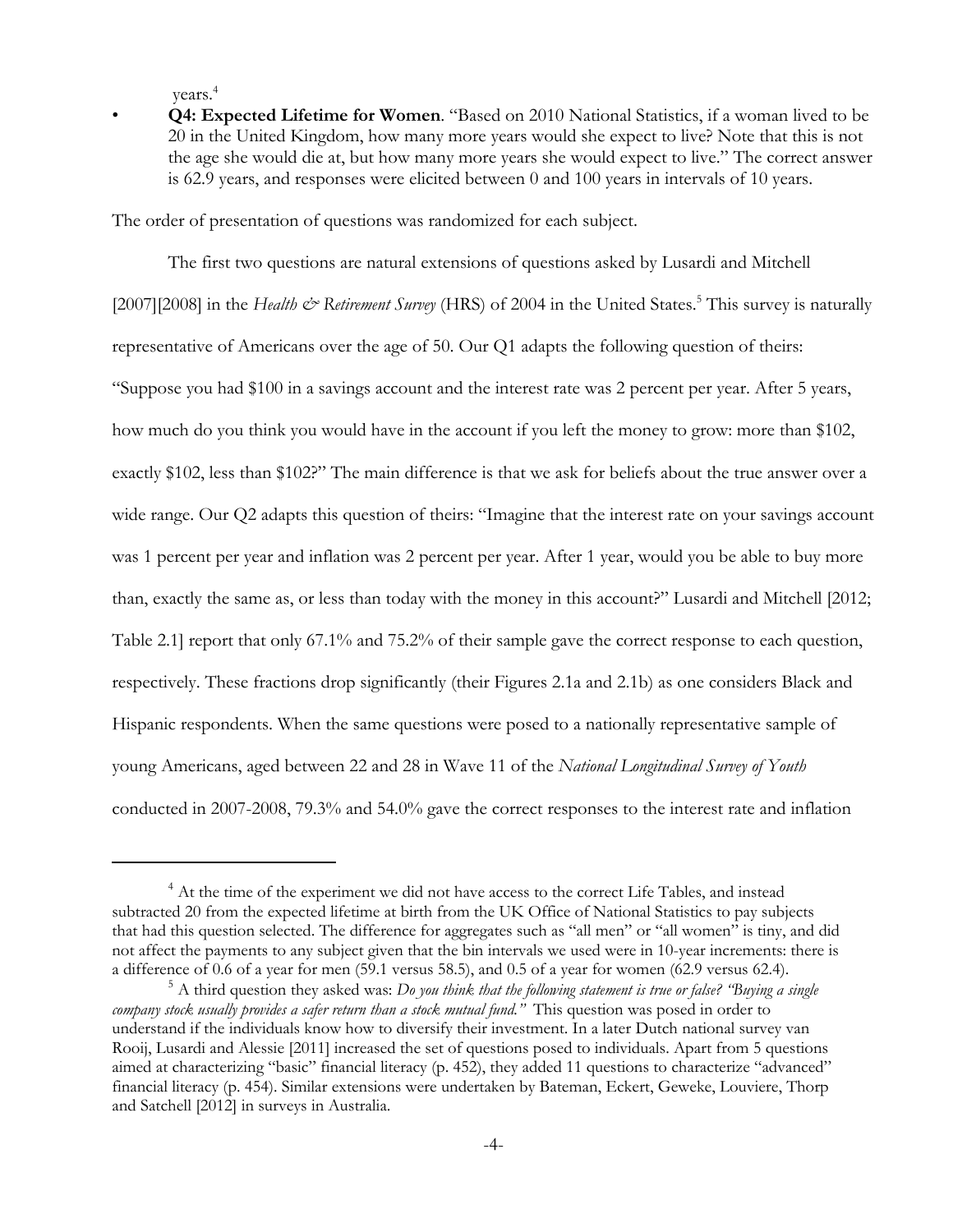questions, respectively (Lusardi, Mitchell and Curto [2010; Table 1, p. 365]).<sup>6</sup>

The final two questions ask about a basic informational input to retirement planning: expected remaining lifetime, conditional on reaching the age of 20. Indeed, Smith, Taylor and Sloan [2001; p. 1126] call this "the most important subjective risk assessment a person can make," although they were referring to own-mortality. We separate out the question for men and women, to ascertain if the differential expected mortality between the two is recognized by individuals. These questions do not condition on the health, income, or any other relevant characteristics of the individual that would affect expected mortality. One could easily extend these questions to elicit more precise beliefs about someone who is more similar to the subject.

The most widely used subjective beliefs about longevity come from the *Health and Retirement Survey*, which has asked a simple question since 1992 to respondents under the age of 65: "With 0 representing absolutely no chance, and 100 absolute certainty, what is the chance that you will live to be 75 years of age or older?" A comparable question asks the chance that they would live to be 85, and for respondents over 65 a variant asked the chances of them living 11-15 years more. In the 2006 wave of the *Health and Retirement Survey* a sub-sample was asked questions that elicited their beliefs about the population life tables: "Out of a group of [men/women] your age, how many do you think will survive to the age of X?" The value of X was 75 for those under 65 themself, and 11-15 years older for those over 65. These questions are closer to those we asked, although we only conditioned on the single age 20.

Of course, these questions are not incentivized, and do not elicit information on the confidence of the subjective belief. However, Smith, Taylor and Sloan [2001] show that responses to this question are reasonably good predictors of future, actual mortality, even if they do not perfectly reflect new health information when updated. Perozek [2008] makes an even stronger case for the predictive value of these

<sup>6</sup> Bateman, Eckert, Geweke, Louviere, Thorp and Satchell [2012] ask these questions of adult retirement savers in Australia, and find that 78.4% get the inflation question correct and 71.8% get the interest rate question correct.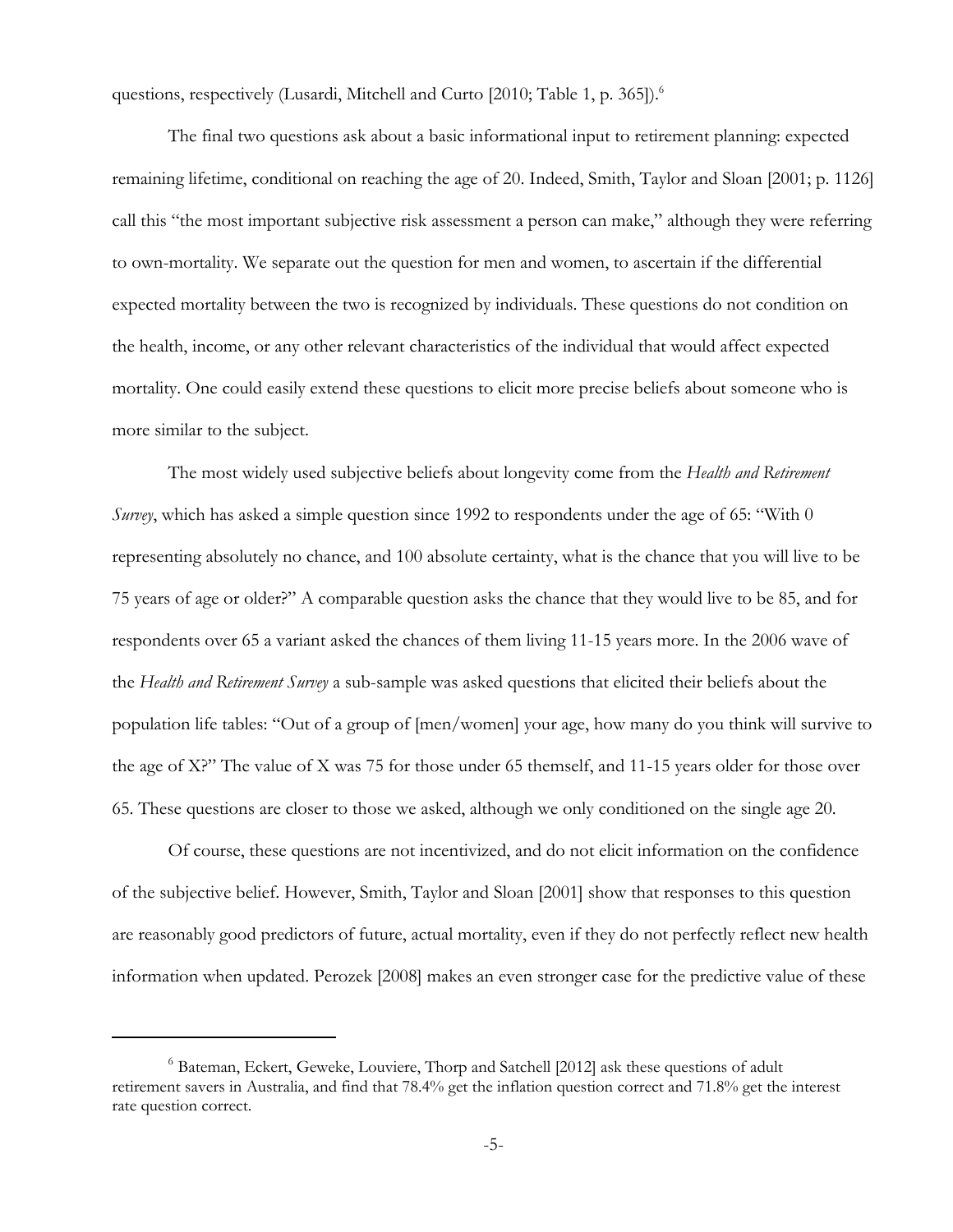subjective belief questions, arguing that responses to these questions actually outperform population life tables. In contrast, Elder [2013] stresses that only with the 2006 wave can one evaluate the actual predictions, as early respondents reach the target ages of 75 or 85. And in that respect he presents a sharply contrary view, arguing that the evidence supports a "flatness bias," a "tendency for individuals to understate the likelihood of living to relatively young ages while overstating the likelihood of loving to ages beyond 80." He attributes this bias to a failure to recognize that mortality risk increases with age.

#### *B. Demographics and Additional Measures*

Apart from these incentivized subjective belief questions, which are our main focus, we asked

subjects several hypothetical questions that have been widely used in the literature on cognitive abilities.

One is **Cognitive Reflection Test** (CRT) proposed by Frederick [2005], consisting of three questions:

- A bat and a ball cost  $f(1.10 \text{ in total.}$  The bat costs  $f(1.00 \text{ more than the ball.}$  How much does the ball cost?
- If it takes 5 machines 5 minutes to make 5 widgets, how long would it take 100 machines to make 100 widgets?
- In a lake, there is a patch of lily pads. Every day, the patch doubles in size. If it takes 48 days for the patch to cover the entire lake, how long would it take for the patch to cover half of the lake?

The correct answers are  $f(0.05, 5 \text{ minutes and } 47 \text{ days}$ . Many subjects responding to these hypothetical

questions fail to "reflect" on some aspect of the information provided.<sup>7</sup> The other hypothetical battery is

known as the **Berlin Numeracy Test**, and is due to Cokely, Galesic, Schulz, Ghazal and Garcia-

Retamero [2012]:

- Imagine we are throwing a five-sided die 50 times. On average, out of these 50 throws how many times would this five-sided die show an odd number (1, 3 or 5)?
- Out of 1,000 people in a small town 500 are members of a choir. Out of these 500 members in the choir 100 are men. Out of the 500 inhabitants that are not in the choir 300 are men. What is the probability that a randomly drawn man is a member of the choir? (Please indicate the

 $<sup>7</sup>$  It is an interesting question whether one should care if subjects get the CRT questions right when</sup> they face incentives. In fact, many subjects do. But it could be argued that the CRT is designed to detect cognitive propensities to spot "minimally hidden" information in decision settings, and that this propensity is better detected when higher-order, executive brain functions are not engaged to earn money.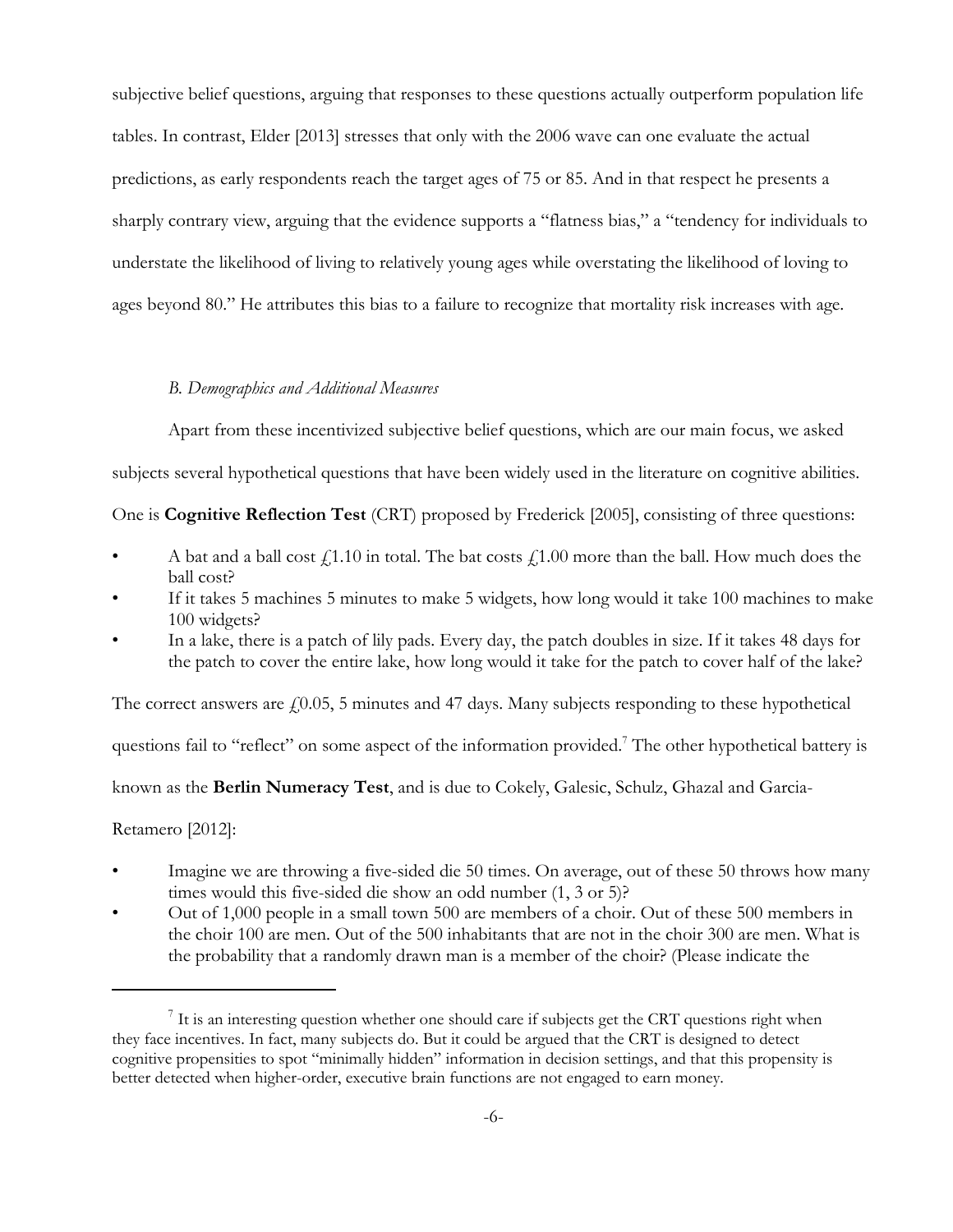probability in percentage).

- Imagine we are throwing a loaded die (6 sides) 70 times. The probability that the die shows a 6 is twice as high as the probability of each of the other numbers. On average, out of these 70 throws, how many times would the die show the number 6?
- In a forest 20% of mushrooms are red, 50% brown and 30% white. A red mushroom is poisonous with a probability of 20%. A mushroom that is not red is poisonous with a probability of 5%. What is the probability that a poisonous mushroom in the forest is red?

The correct answers are 30, 25%, 20 and 50%.

In addition, a standard list of demographic questions were posed. These included age, sex, racial group, field of study, year of study, highest level of formal education expected to complete, current grade, citizenship, marital status, number of people in household, total income of the household, total income of parents, and smoking status.

#### **2. Belief Elicitation**

The decision maker in our experiment reports her subjective beliefs with a discrete version of a Quadratic Scoring Rule for continuous distributions, developed by Matheson and Winkler [1976]. Partition the domain into *K* intervals, and denote as  $r_k$  the report of the density in interval  $k = 1, ..., K$ . Assume for the moment that the decision maker is risk neutral, and that the full report consists of a series of reports for each interval,  $\{r_1, r_2, ..., r_k, ..., r_K\}$  such that  $r_k \geq 0 \forall k$  and  $\sum_{i=1...K} (r_i) = 1$ .

If *k* is the interval in which the true value lies, then the payoff score is from Matheson and Winkler [1976; p.1088, equation (6)]:

$$
S = (2 \times r_k) - \sum_{i = 1...K} (r_i)^2
$$

The reward in the score is a doubling of the report allocated to the true interval, and a penalty that depends on how these reports are distributed across the *K* intervals. The subject is rewarded for accuracy, but if that accuracy misses the true interval the punishment is severe. The punishment includes all possible reports, including the correct one.

Consider some examples, assuming  $K = 4$ . What if the subject has very tight subjective beliefs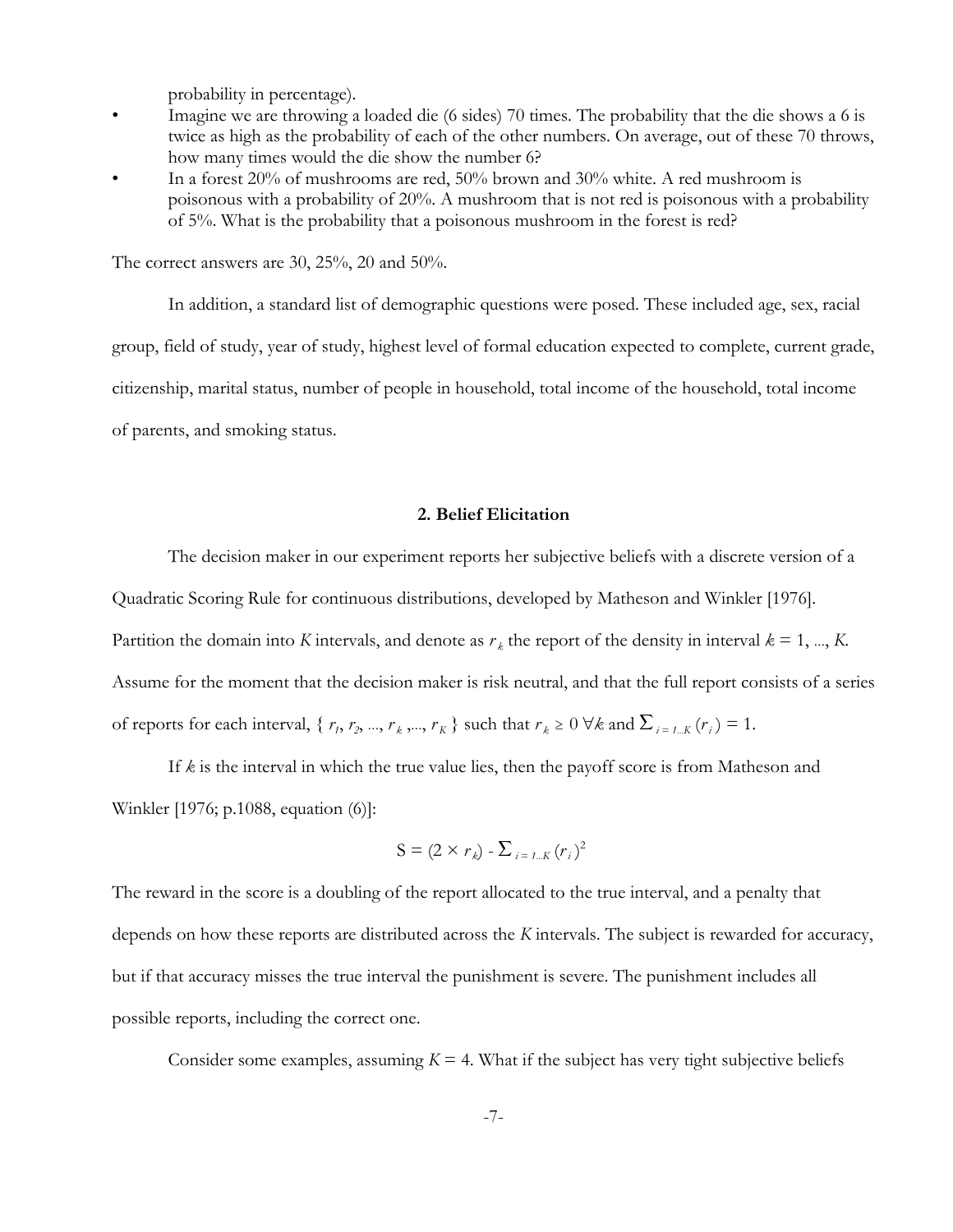and puts all of the tokens in the correct interval? Then the score is

$$
S = (2 \times 1) - (1^2 + 0^2 + 0^2 + 0^2) = 2 - 1 = 1,
$$

and this is positive. But if the subject has a tight subjective belief that is wrong, the score is

$$
S = (2 \times 0) - (1^2 + 0^2 + 0^2 + 0^2) = 0 - 1 = -1,
$$

and the score is negative. So we see that this score would have to include some additional "endowment" to ensure that the earnings are positive.<sup>8</sup> Assuming that the subject has a very diffuse subjective belief and allocates 25% of the tokens to each interval, the score is less than 1:

$$
S = (2 \times \frac{1}{4}) - (\frac{1}{4} + \frac{1}{4} + \frac{1}{4} + \frac{1}{4} + \frac{1}{4}) = \frac{1}{2} - \frac{1}{4} = \frac{1}{4} < 1.
$$

The tradeoff from the last case is that one can always ensure a score of  $\frac{1}{4}$ , but there is an incentive to provide less diffuse reports, and that incentive is the possibility of a score of 1.

To ensure complete generality, and avoid any decision maker facing losses, allow some endowment, α, and scaling of the score, β. We then get the generalized scoring rule

$$
\alpha + \beta \left[ (2 \times r_k) - \sum_{i=1...K} (r_i)^2 \right]
$$

where we initially assumed  $\alpha=0$  and  $\beta=1$ . We can assume different values of  $\alpha$  and  $\beta$  to transform the payoffs to any alternative range of levels we may want.

In our experiment  $K = 10$ , and we do not know whether the subject is risk neutral. Indeed, the weight of evidence from past experiments clearly suggests that subjects will be modestly risk averse over the prizes they face. It is well-known that risk aversion can significantly affect inferences from applications of the Quadratic Scoring Rule when eliciting subjective *probabilities* over *binary* events (Winker and Murphy [1970], Kadane and Winkler [1988]), and there are various methods for addressing these concerns.<sup>9</sup> Harrison, Martínez-Correa, Swarthout and Ulm [2012] characterize the implications of the

 $8$  This is a point of practical behavioral significance, but is not important for the immediate theoretical point.

<sup>&</sup>lt;sup>9</sup> For instance, see Köszegi and Rabin [2008], Holt and Smith [2009], Karni [2009] and Andersen, Fountain, Harrison and Rutström [2014].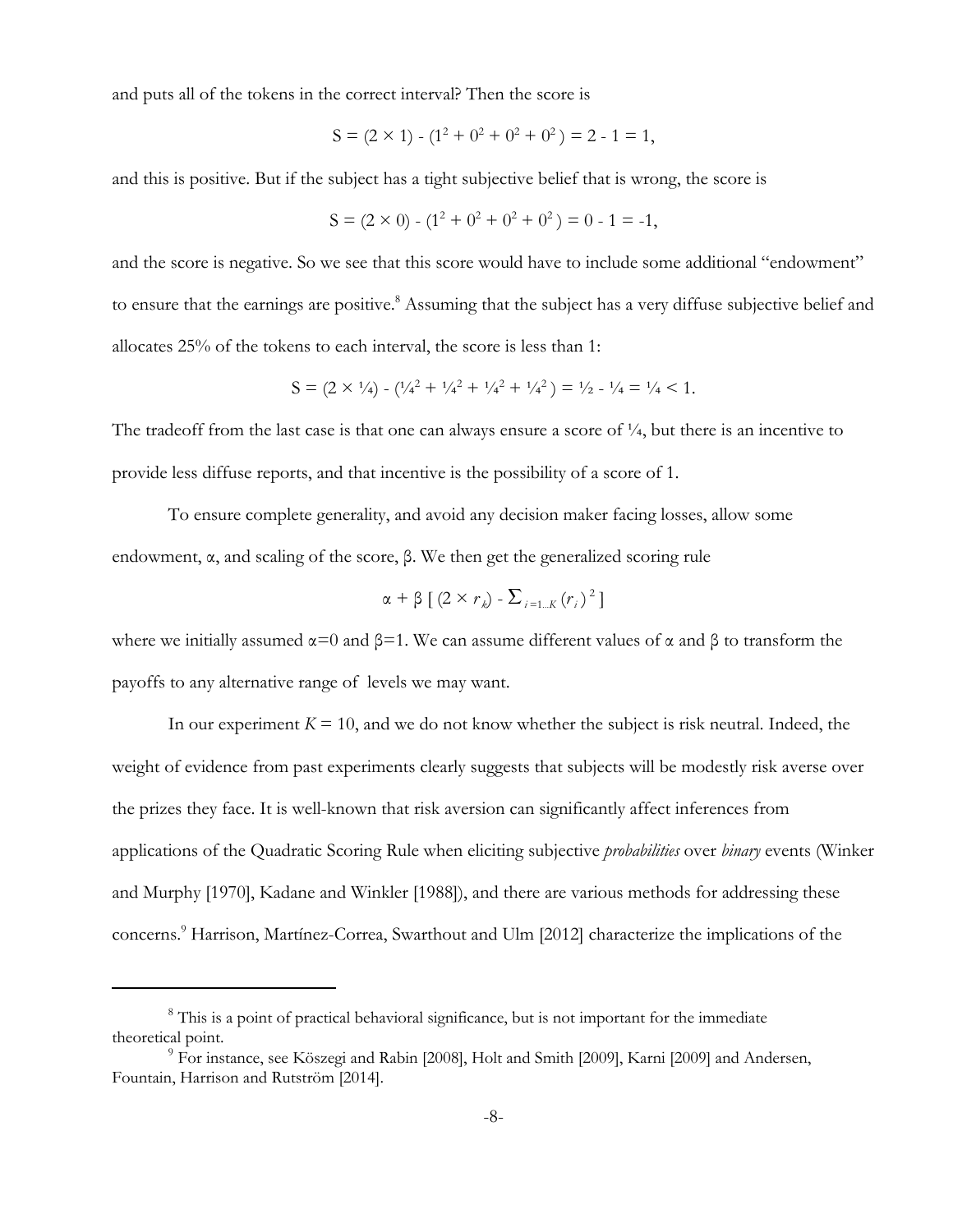general case of a risk averse agent when facing the QSR and reporting subjective *distributions* over *continuous* events, and find, remarkably, that these concerns do not apply with anything like the same force. For empirically plausible levels of risk aversion, one can reliably elicit the most important features of the latent subjective belief distribution without undertaking calibration for risk attitudes.

Specifically, they draw the following conclusions:

- 1. An individual reports having a positive probability for an event only if he has positive subjective probability for the event. So if the individual believes that unemployment is definitely below 12%, we would never see the individual reporting that it could be above 12%. Further, we can infer from Figure 1, for instance, that this subject truly attaches zero weight to the possibility of unemployment above 12%, no matter what his risk attitudes.
- 2. If an individual has the same subjective probability for two events, then the reported probabilities for the two events will also be the same if the individual is risk averse or risk neutral. So if the individual has a true, latent subjective probability of 0.1 that the unemployment rate is between 6% and 7.99%, and a true, latent subjective probability of 0.1 that it is between 10% and 11.99%, then the reported probabilities for these two intervals will be the same as well, as in Figure 1 (although typically not 0.1).
- 3. The converse is true for risk averse subjects, as well as for risk lovers. That is, if we observe two events receiving the same reported probability, we know that the true probabilities are also equal, although not necessarily the same as the reported probabilities.
- 4. If the individual has a *symmetric* subjective distribution, then the reported mean will be *exactly* the same as the true subjective mean, whether or not the subjective distribution is unimodal. Hence if we simply assume symmetry of the true distribution, a relatively weak assumption in some settings, we can elicit the mean belief directly from the average of the reported distribution.
- 5. The more risk averse an agent is, the more the reported distribution will resemble a uniform

-9-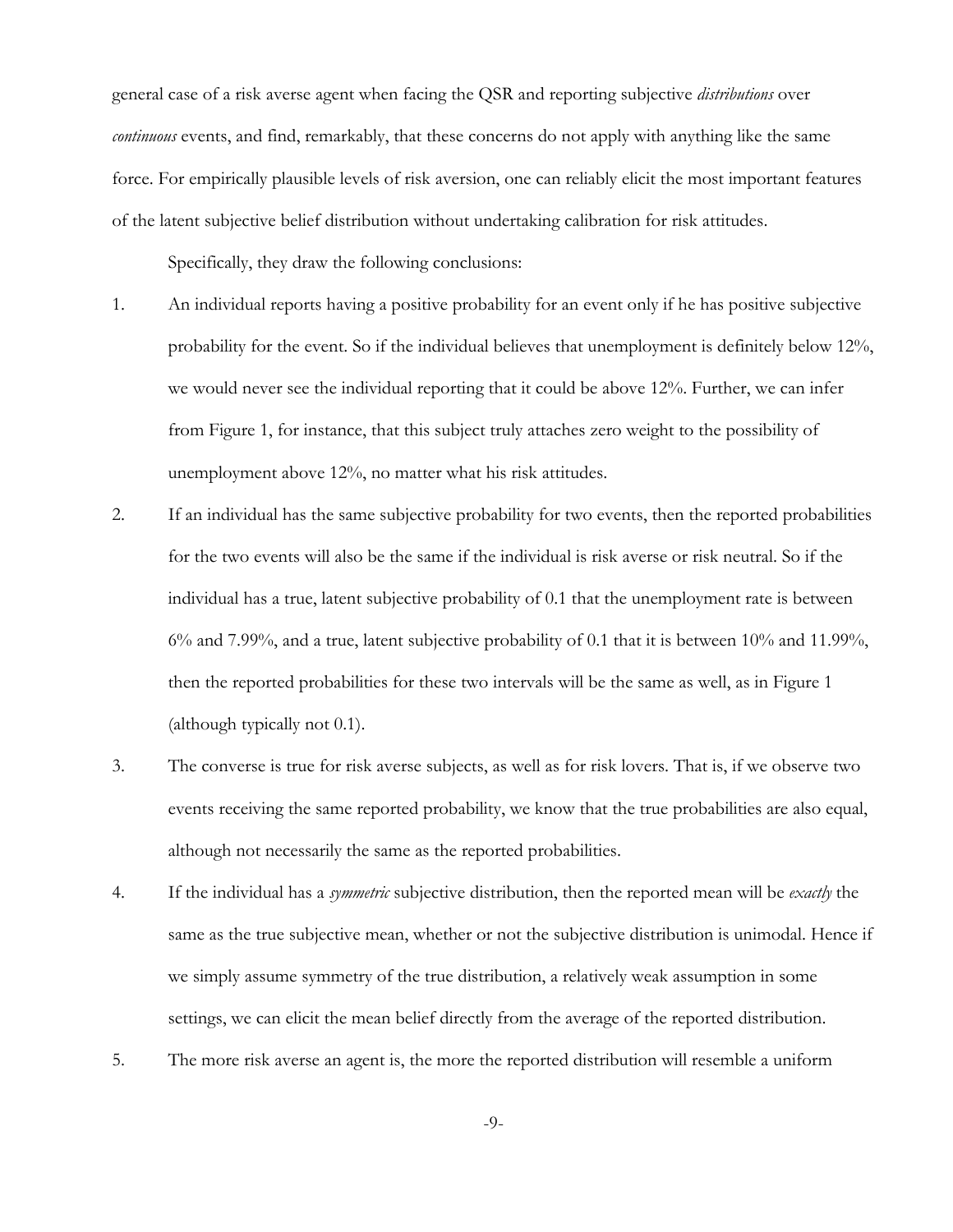distribution defined on the support of their true distribution. In effect, risk aversion causes the individual to report a "flattened" version of their true distribution, but never to report beliefs to which they assign zero subjective probability.

6. It is possible to derive the effect of increased risk aversion on the difference between the reported distribution and true distribution. Harrison, Martínez-Correa, Swarthout and Ulm [2012] show numerically that *a priori* plausible levels of risk aversion in laboratory settings implies no significant deviation between reported and true subjective beliefs in this setting.

Provided that our subjects exhibit the modest levels of risk aversion that are typically found in lab settings with similar stakes, these results provide the basis for using the reported distributions as if they are the true, subjective belief distributions.

#### **3. The Measurement of Economic Literacy**

#### *A. Description of Results*

In December 2012 we recruited 120 subjects from Durham University. The majority had major fields of study in Finance or some other Business area, and were completing a Master of Science degree. The average age was 24.4, 67% were women, and 85% were single and had never been married. Just over 73% were non-EU citizens, and 14% were current smokers.

Figure 3 provides a quick helicopter tour of the aggregate beliefs we elicited. More formal statistical tests are provided below. We observe very precise beliefs for the interest compounding question, which was relatively easy for our sample. Far less precision is observed for the other questions. Aggregate beliefs for the economic literacy questions tended to be unimodal, with most subjects having some sense of where the correct answer was, but with varying precision.

Figures 4 and 5 begin the evaluation of individual responses for the two financial literacy questions about interest compounding and inflation and the value of money. In each case we report the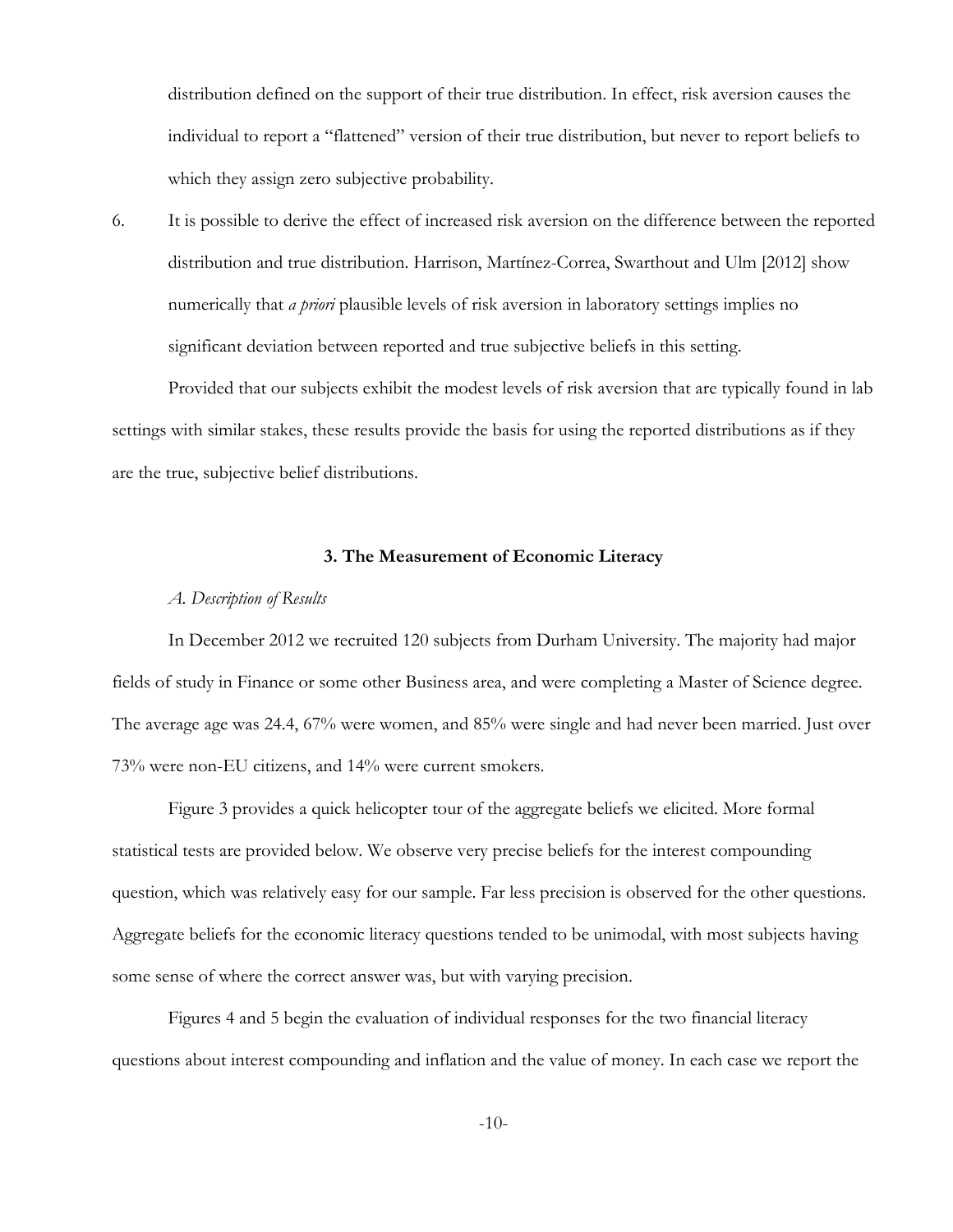correct answer, a "literacy index" and "concordance index," the responses of three individuals selected to illustrate some differences in individual behavior, and the pooled distribution. We discuss the concordance index in the next section.

We construct a simple index of literacy,  $L \in [0, 1]$ , given by the fraction of 100 tokens that the individual allocates to the interval containing the true answer.<sup>10</sup> This index does not need to be estimated: it is a direct transformation of the observed data. Thus we see a value of *L*=1 for subject #1 in Figure 5, the interest compounding domain, since this subject allocated all 100 tokens to the interval containing the correct answer. Many subjects did exactly the same thing in this case, but subject #10 and subject #11 show how a few hedged their bets, quite literally. For subject #10, 60 of the 100 tokens were in the interval containing the correct answer, so *L*=0.60 for this subject.

In Figure 5 we see that subject #1 has a literacy index of zero, since she allocated all 100 tokens to the interval just to the left of the correct answer for the inflation question. In this domain, subject #5 has a literacy index of 0.26 since 26 out of 100 tokens were allocated to the correct interval. By being less dogmatic, subject #5 exhibited greater literacy than subject #1. Of course, one might want to argue that subject #1 was very close to the correct answer, but countering that claim is the subject's choice, implicitly saying that she was certain of her answer. If indeed she has some imprecision, that should have led her to report a non-degenerate distribution.

Figures 6 and 7 consider the other questions, about expected remaining lifetime for men and women. Figure 6 shows detailed responses for 11 individuals to the question about men, since we

 $10$  There are many other literacy indices that could be constructed from these data. For instance, a natural metric would be the amount of *money* that the subject had "left on the table" by not allocating all 100 tokens to the correct answer. This reflects the QSR underlying the incentives provided to subjects to be more precise, and is therefore a non-linear transformation of all token allocations. More generally, there is one way to be completely correct about these questions, and 4,263,421,511,270 ways to be wrong. If there are t tokens and b bins, then there are  $(t+b-1)!/t!(b-1)!$  possible allocations in each of our elicitation tasks. Only one of these is completely correct. If someone has a literacy index  $L=0$  then there are still  $(100+9-1)!/100!(9-1)!$ 352,025,629,371 ways to respond.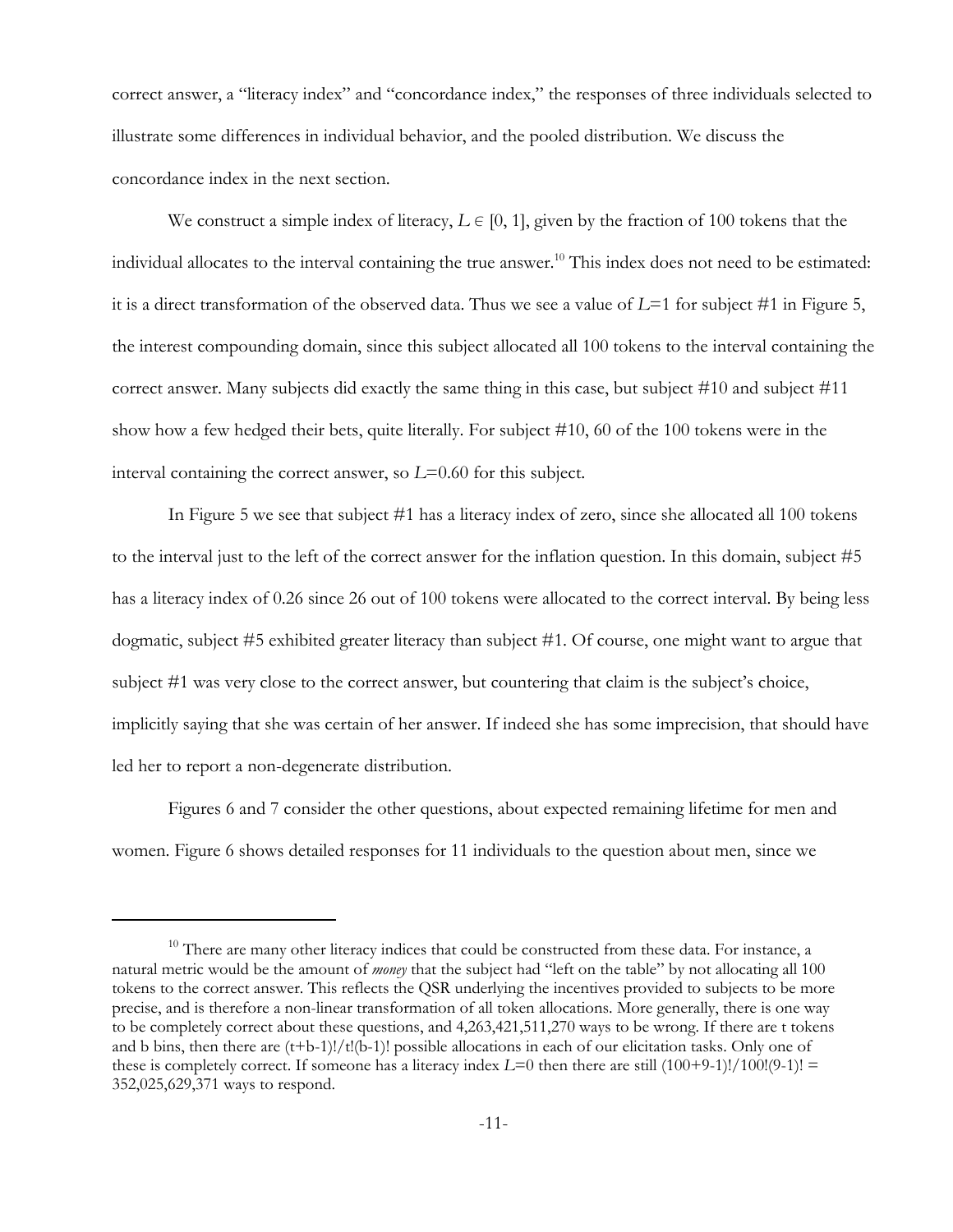observe considerable heterogeneity in this domain compared to the financial literacy questions. The imprecision for subject #3, #5 and #7 is substantial, and leads one to speculate if it shows up in their savings behavior or retirement planning. Figure 7 shows the differences in the aggregate distribution between the questions about men and women, to gauge if the longer expected lifetime of women compared to men is generally understood. Indeed, we see that this increment is detected in aggregate, so we can say that we observe a reasonable "literacy of crowds" on this issue.

Finally, Figure 8 collates information on the distribution of the literacy indices *L* across the domains considered. The vertical, dashed line is the average of each distribution, for reference. The distribution for the interest compounding question, in the top left panel of Figure 8, is what one would normatively like to see: almost universal high-literacy. However, one can visually infer that this is the exception across these domains.

### *B. Statistical Analysis of Results*

A natural statistical model for directly evaluating the beliefs data is interval regression. In this specification the dependent variable refers to the intervals given by our elicitation "bins."<sup>11</sup> In all cases we control for sex, age, marital status, race, whether a Finance major, whether a non-EU citizen, whether a current smoker, and the scores on the CRT and Berlin Numeracy Test. The age and test scores are all normalized to have mean zero and unit standard deviation. Detailed estimates are provided in Appendix B.

The interval regression models for each belief question show the following statistically significant demographic effects:

<sup>&</sup>lt;sup>11</sup> Interval regression allows one to identify clopen intervals with - $\infty$  as a lower bound or  $+\infty$  as an upper bound, but that is not generally appropriate for our elicitation tasks. We evaluate the effects of using such clopen bounds for the interest compounding and inflation questions, and it makes no difference to our conclusions.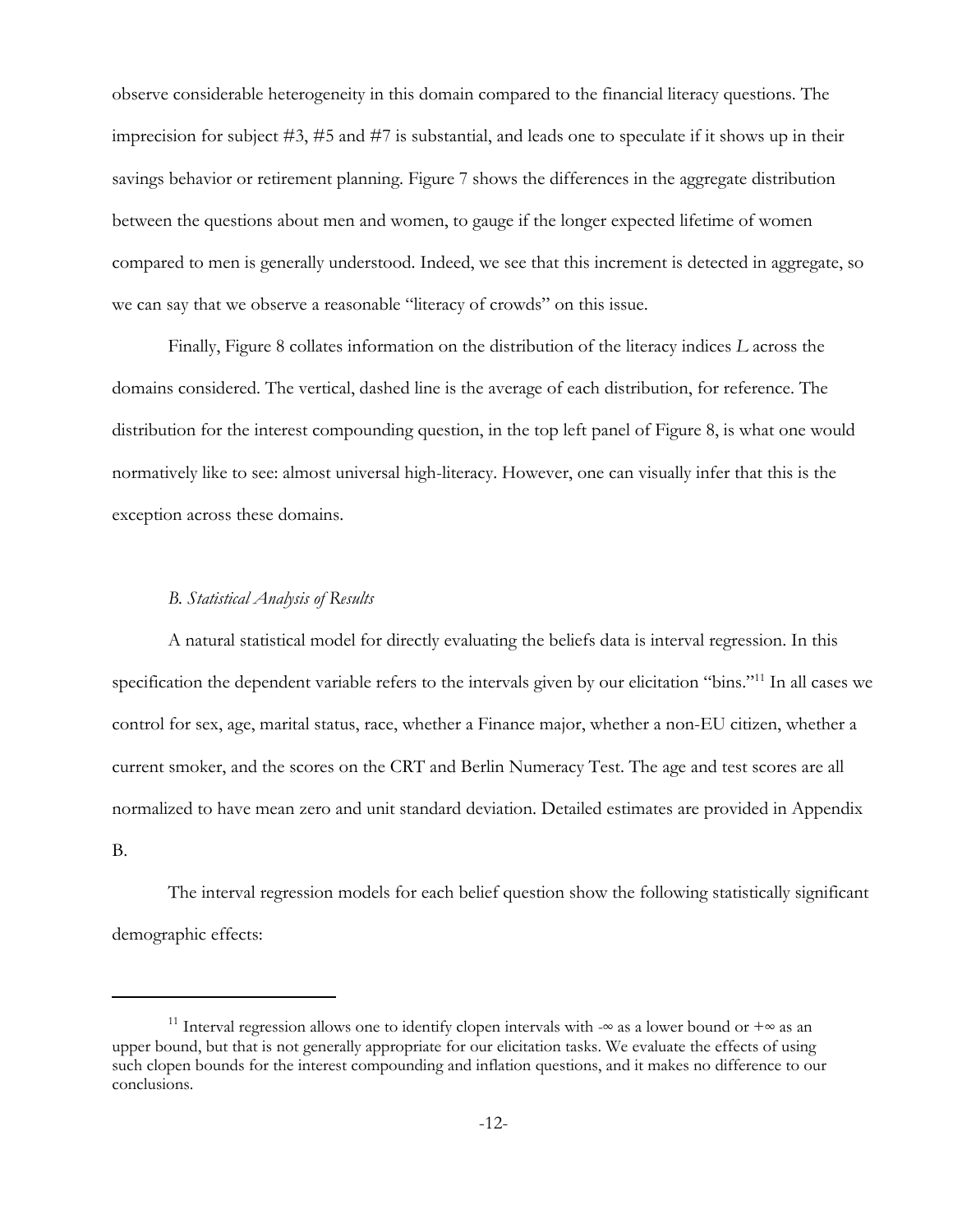- Older individuals are slightly more literate in the interest compounding domain, although there is very little variation in the dependent variable here (Figure 4).
- Women have slightly lower literacy in the inflation domain.
- Whites are much more literate on the expected remaining life years for men (and also for women, although the effect for women is not statistically significant).
- Older individuals are substantially more literate on the expected remaining life years for women.

We evaluate the systematic effect of demographics more formally below by pooling across measures of literacy *L* in different domains.

To assess the effects of demographics on literacy we estimate an ordered logit model of the literacy index *L*, but collapse the index to three values for ease of interpretation. One value corresponds to  $0 \le L \le \frac{1}{3}$  and might be called "illiterate," another value corresponds to  $\frac{1}{3} \le L \le \frac{2}{3}$  and might be called "semi-literate," and a final value corresponds to  $L > 2/3$  and might be called "literate." Table 1 reports the marginal effects<sup>12</sup> of the listed covariates on the probability of being illiterate, semi-literate and literate, as defined here.

These effects are normalized to the high literacy found in the interest compounding question, so it is not surprising to see most of the dummies for individual questions showing an increased effect on the probability of *illiteracy* by comparison. For instance, compared to the interest compounding question, the effect of asking the inflation question was to increase the probability of illiteracy ( $L \leq \frac{1}{3}$ ) by 0.10.

Focusing only on statistically significant effects, in this sample women are more likely to be illiterate and less likely to be literate than men. Older subjects are more likely to be semi-literate and literate. Marriage is associated with a striking increase in illiteracy. Being a Finance major is associated with heightened literacy. Being a non-EU citizen is associated with a much lower level of literacy compared to EU citizens. Finally, the Berlin Numeracy Test is associated with a significantly higher probability of being literate. These demographic effects are a mix of the expected (e.g., the Berlin

<sup>&</sup>lt;sup>12</sup> These are the *average* marginal effects, evaluated by considering all of the actual values of the nontarget variables and averaging the marginal effects across those values. The alternative is to consider the average values of the non-target variables and reporting the marginal effect at that single set of values.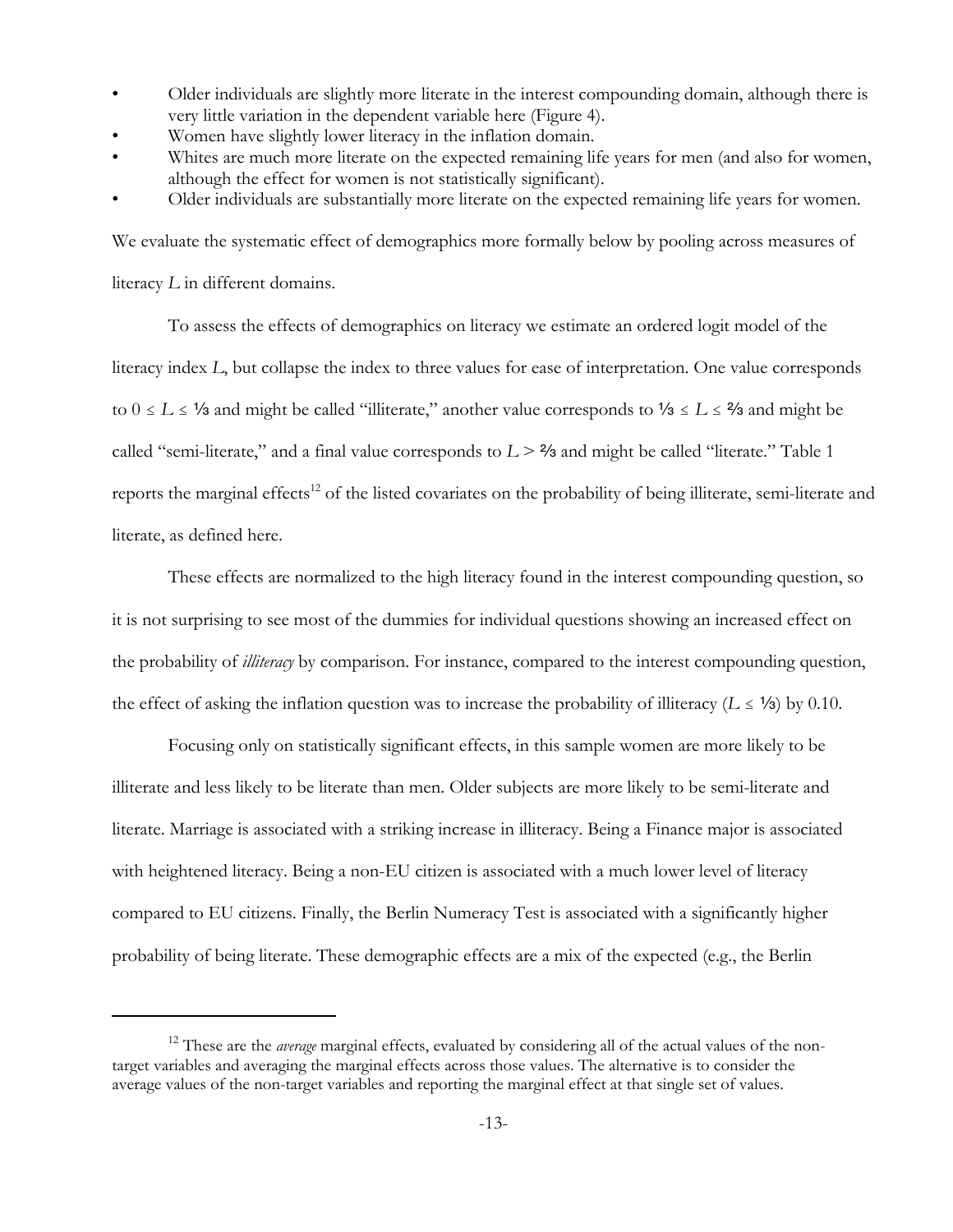Numeracy Test) and the unexpected (e.g., being single). The significance of these demographic effects also points to the heterogeneity of literacy across these domains.

#### **4. The Consistency of Knowledge**

Although literacy is a capacity that is naturally measured for the individual, it obviously impacts the extent to which knowledge about something is shared.<sup>13</sup> If someone has a poor level of literacy in some domain, the natural question is whether that is consistent with the knowledge that others have. The immediate consequences for behavior when there are heterogeneous beliefs are by now well-studied, such as in models of asset pricing in finance (e.g., Shefrin [2008]), game theoretical interaction, and rational expectations.

These ideas are also familiar from linguistics. The process of learning a language involves the disambiguation of utterances (Allen [1995]). And many linguists discuss language use as intentionally constrained by norms of communicating understanding, which is to say greater literacy (Grice [1989], Clark [1992]). Hence one naturally seeks some measure of shared literacy. Is the uncertainty over some fact in a given domain shared, or is it a domain in which one can clearly identify "experts" and "novices?" We propose a simple measure that can allow us to address that question.

Any measuring instrument can be compared against another measuring instrument. Examples include weight scales, political opinion polls, or medical judgements about diagnoses. In our case we consider the subjective beliefs about some fact, and seek to measure their consistency. In the biostatistics

<sup>13</sup> When measuring the literacy of a *household*, how does one account for the heterogeneity of levels of literacy within the household? The concept of effective literacy, developed by Basu and Foster [1998], considers this important dimension of what might also be called "social literacy." Obviously the measurement issues goes beyond the household, and includes any social network used by individuals for making decisions. One approach focuses on potential literacy, and defines literacy in terms of the most literate person in the household. This adjustment to naïve measures of literacy at the individual level is easy to make, and provides a valuable upper bound. One could, however, similarly define a lower bound if the household power relationships lead to the least literate person imposing his or her will on the household decision in some setting. Using our tools for characterizing the production function for social literacy in these settings is an important extension.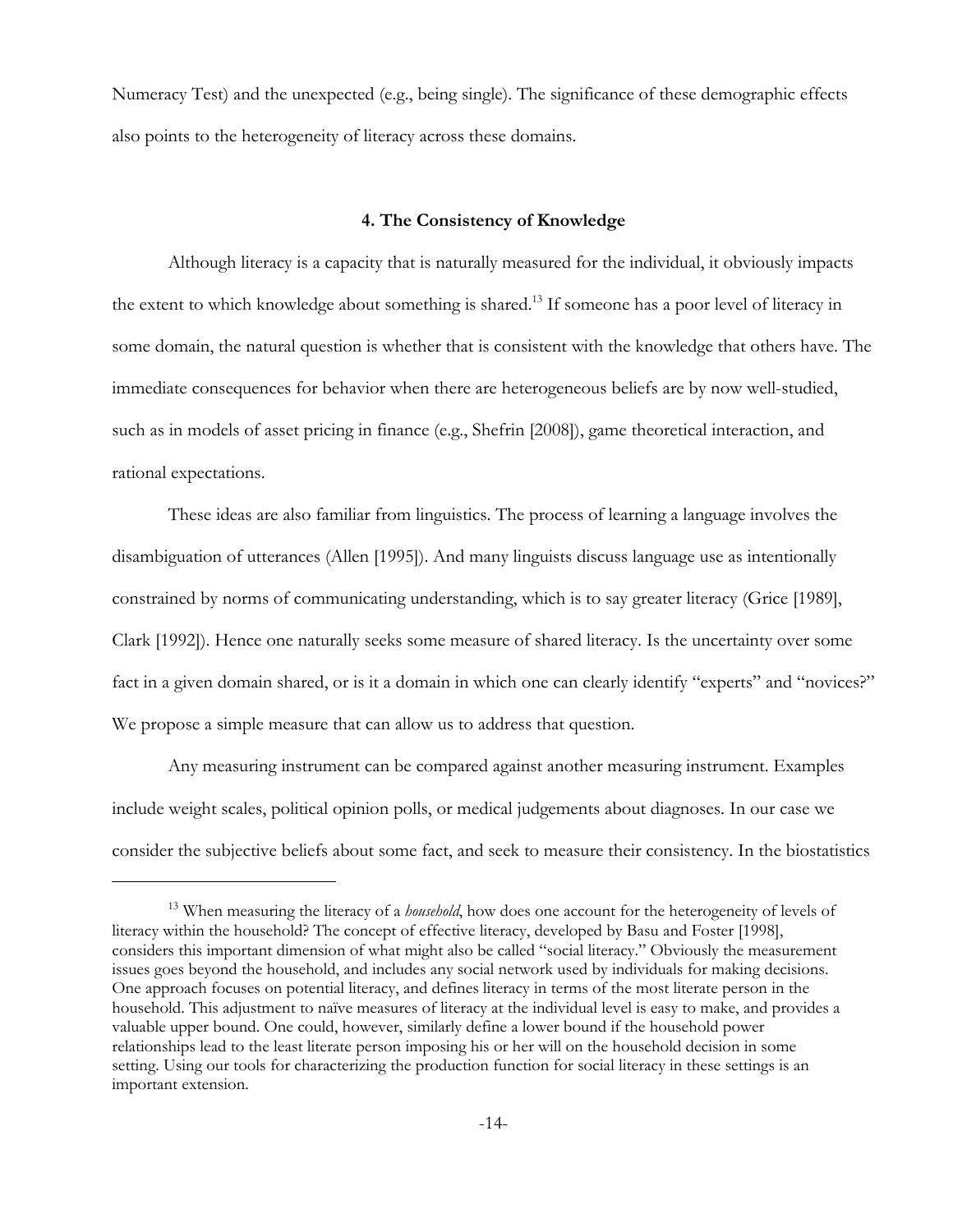literature a popular concordance index  $\rho_c$  has been developed by Lin [1989][2000]. It combines the familiar notion of correlation from a Pearson inter-class correlation coefficient with allowance for bias, and is virtually identical to measures of intra-class correlation (Nickerson [1997]). The concordance index is bounded between  $\pm 1$ , with the usual interpretation that  $\rho_c = 1$  indicates perfect concordance, and smaller values indicate poorer concordance.

In Figure 4, for instance, we evaluate the concordance index for each subject with respect to the pooled belief distribution on the interest compounding question, and then also report the average value of the index over all 120 subjects. Even though subject #1 in that setting had a literacy index value of 1, since she gave the correct responses, her concordance with the group was slightly less than 1 (0.972) because some people in the group did not have perfect literacy in this domain (e.g., subjects #10 and #11, shown in Figure 4). Taking a less extreme case, such as the inflation and value of money question in Figure 5, we see much lower levels of concordance. Subject #5, even though less precise than subject #1 and subject #3, was more consistent with the beliefs that everyone else had.

Moving to the distribution of concordance indices in each domain, Figure 9 shows the heterogeneity of beliefs we elicited. The interest compounding question, in Figure 9, is again an outlier, showing considerable literacy in this sample (from Figure 8) and hence considerable consistency.

#### **5. Conclusions**

Literacy is a concept that is widely discussed, and clearly at the core of understanding economic behavior in modern societies. We propose a characterization of literacy using the familiar notion of a subjective belief distribution over questions in a certain domain.<sup>14</sup> We demonstrate how these belief

 $14$  The modern policy literature on literacy stresses the concept of "capability," which is the extent to which individuals use their knowledge, as distinct from being able to answer abstract questions successfully. The concept of capability seeks to characterize if someone is able to function in a certain domain. This raises many subtle, interesting issues. First, it is not obvious that someone must know the right answer in order to be able to function in some domain robustly. There are some task domains where the payoffs are very "flat,"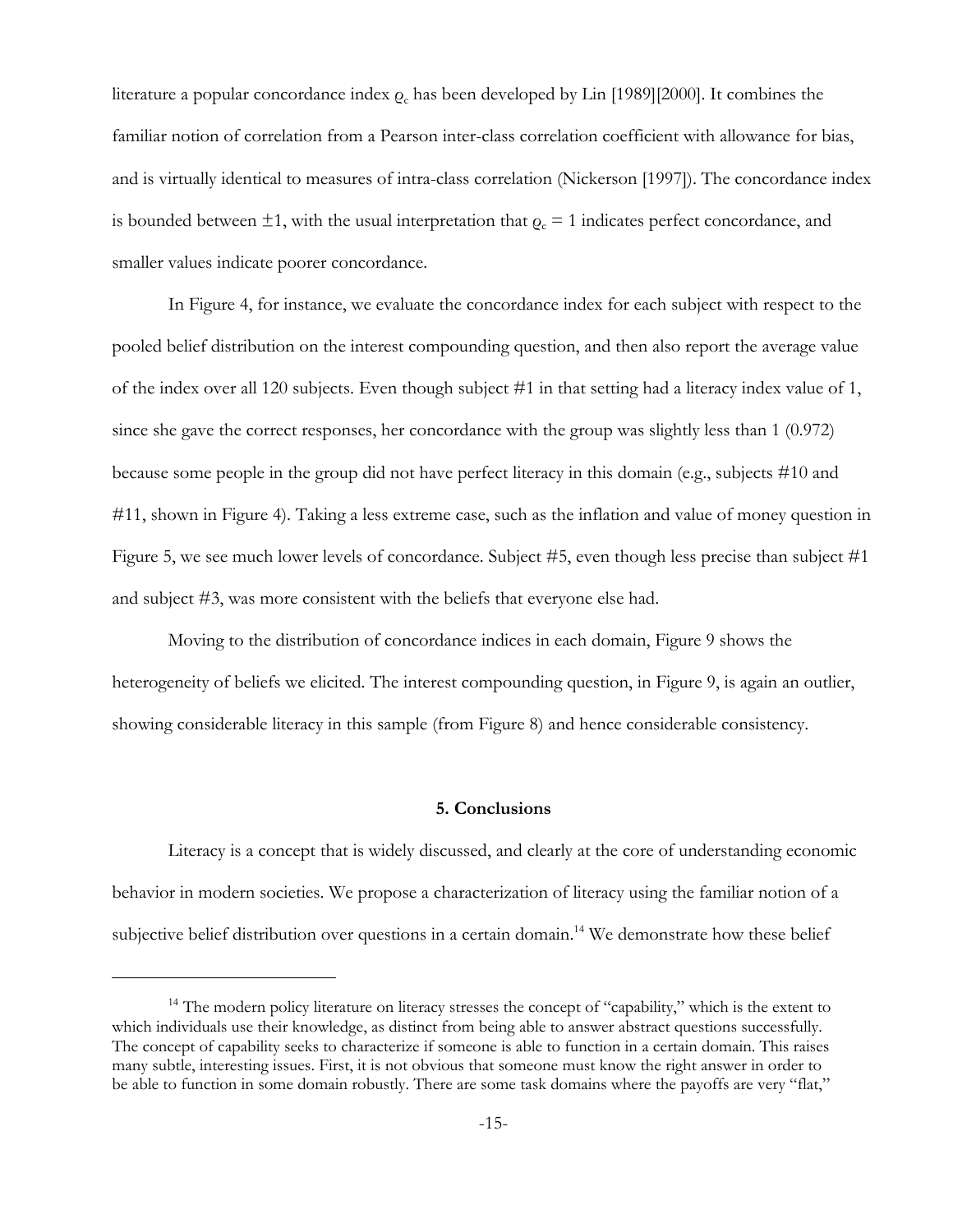distributions can be elicited in an operational, incentive-compatible manner from individuals. We show that there is considerable heterogeneity in literacy levels over economic and financial domains, and across observable demographics.

Immediate extensions of our approach are to consider broader samples and other domains of literacy, as well as the effects of controlled interventions on the distribution of literacy. Evaluation of the consequences of imperfect illiteracy can be undertaken by studying the choices made, or avoided, in related tasks that rely on literacy in that domain.15 Do semi-literate individuals avoid welfare-improving choice domains for fear that they might make serious mistakes? Straightforward extensions to consider social literacy are also important and natural using our characterization.

in the sense that large errors in the specific choice lead to virtually the same expected payoff as more refined choices. Second, it is also not obvious that someone must infer the right answer by applying grammatical or logical algorithms in order to make good choices: heuristics might do very well in many domains, whether or not there is a flat payoff at work in the region of choice. Third, the concept of capability raises the issue of domain-specific knowledge, which goes beyond the "reasoning from first principles and the information in front of you" approach that characterizes most analyses of literacy. Someone might be a wizard at applying Bayes Rule, but simply have an incorrect prior belief about some base rate. Such a person would typically be deemed statistically literate but not capable.

<sup>&</sup>lt;sup>15</sup> Another byproduct of our approach to literacy is the ability to formally characterize what it means for individuals in a sample to be "overconfident" about their literacy, in the sense that they overplace themselves relative to others. Moore and Healy [2008; p.508], Merkle and Weber [2011; p.264] and Benoit and Dubra [2011; p. 1605] explain why elicited subjective belief *distributions* are needed to evaluate such hypotheses. These characterizations would then have immediate application to the related "unskilled and unaware of it" hypothesis of Kruger and Dunning [1999] that those that tend to be less literate also tend to be the least aware of their relative disability.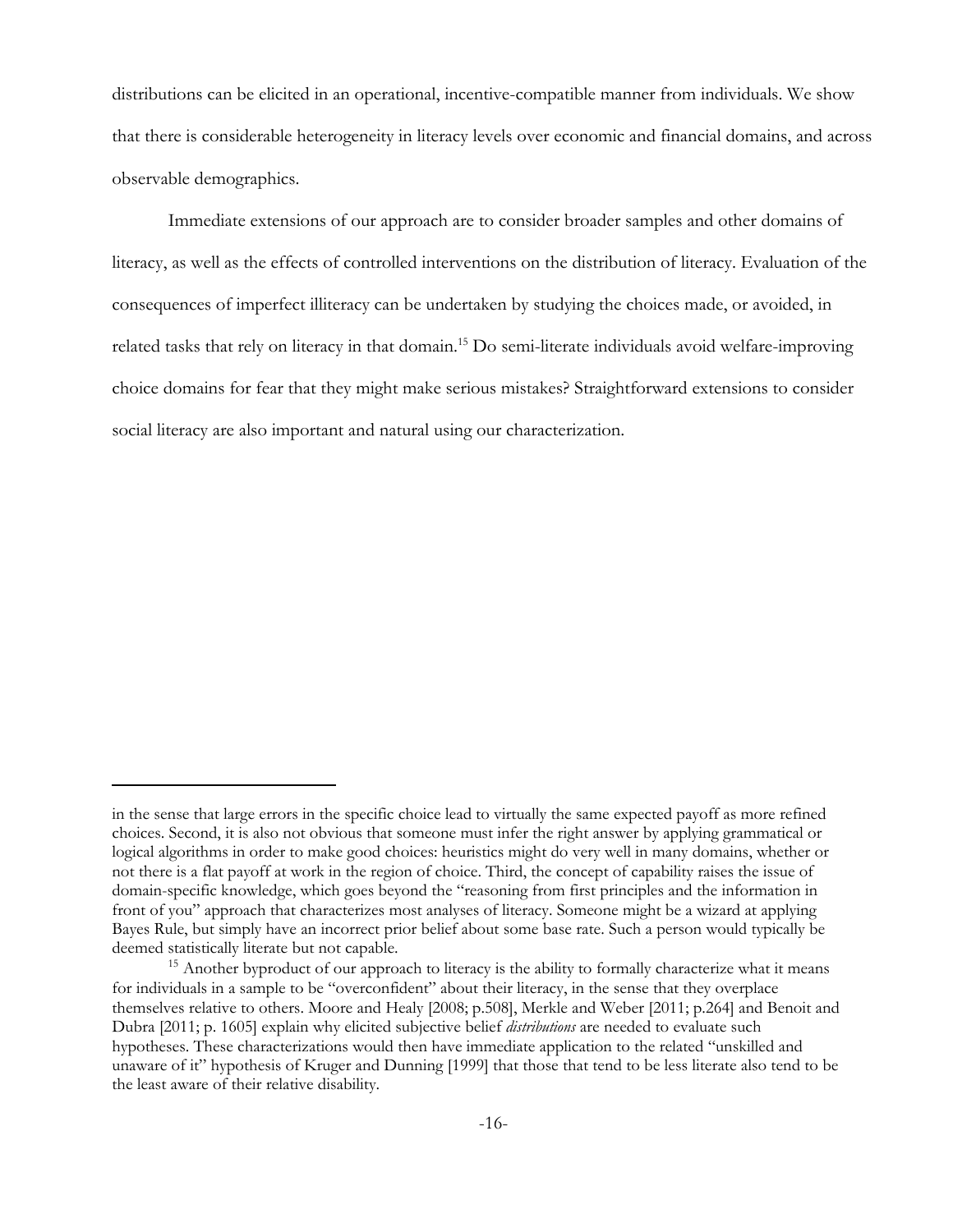

### **Figure 1: Belief Elicitation Interface**

**Figure 2: Possible Belief Elicitation Response**

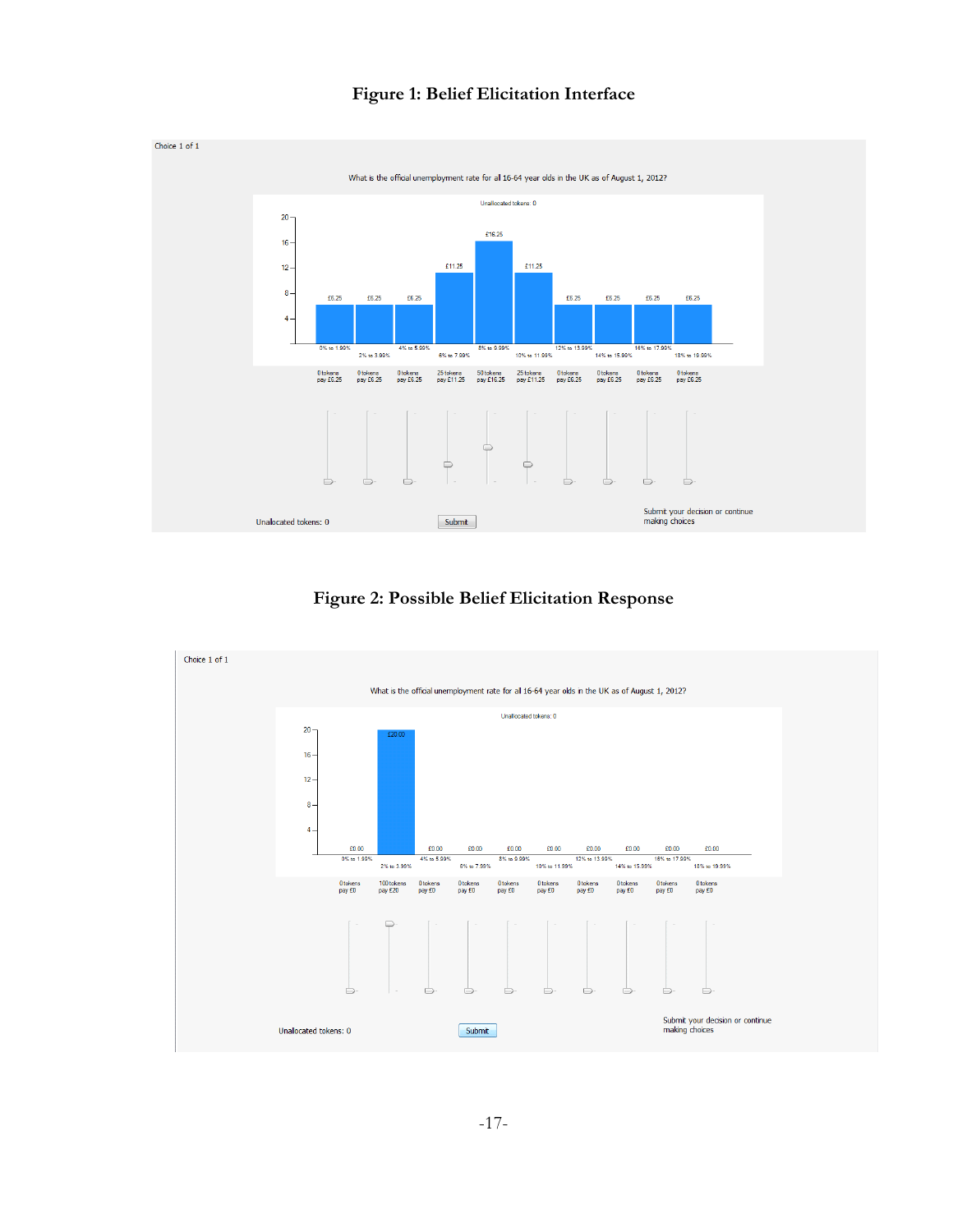



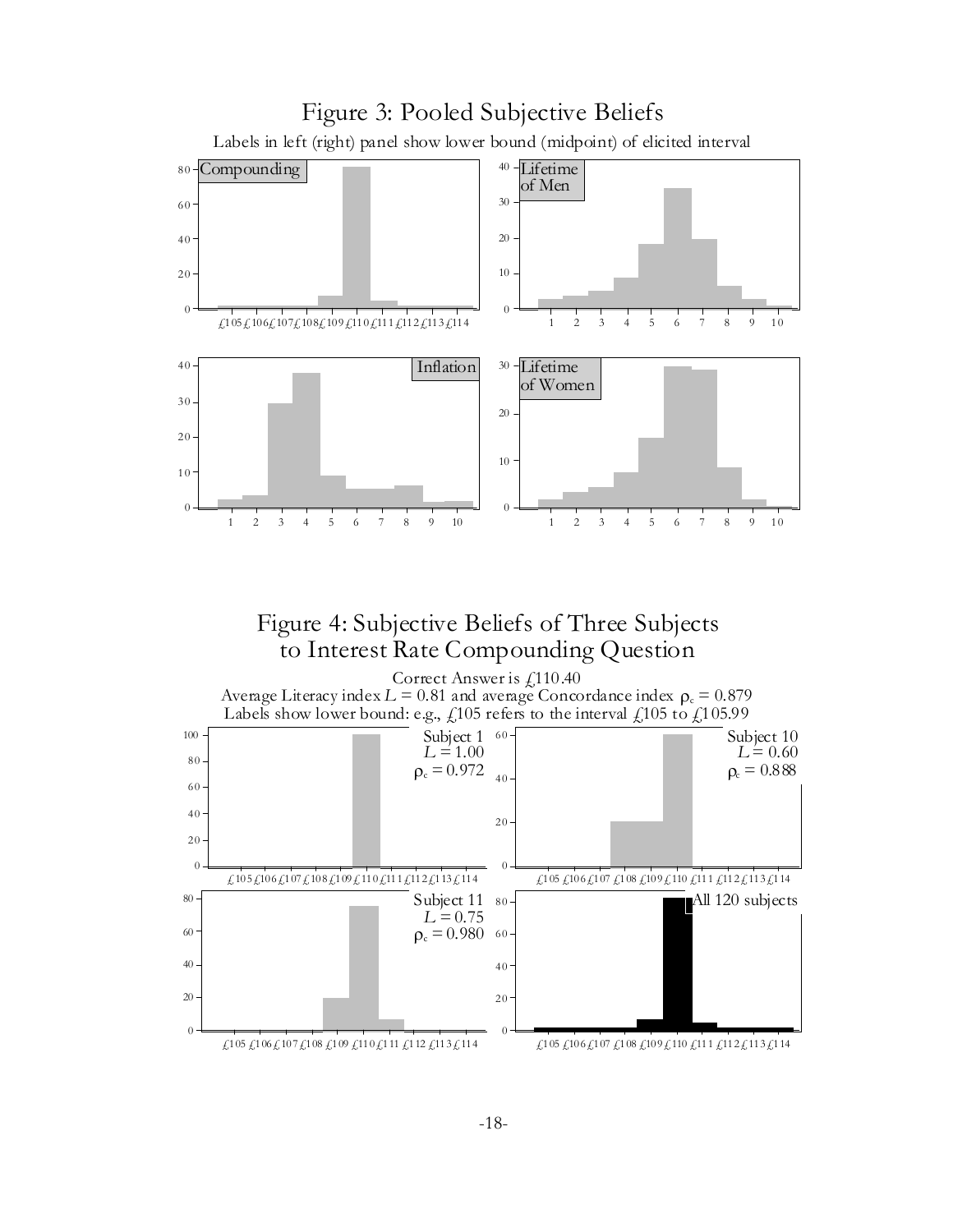

Figure 6: Beliefs on the Remaining Lifetime of Men

Correct Answer is 59.1 Average Literacy index  $L = 0.34$  and average Concordance index  $\rho_c = 0.523$ Labels show midpoint: e.g., 5 refers to the interval 0 to 9

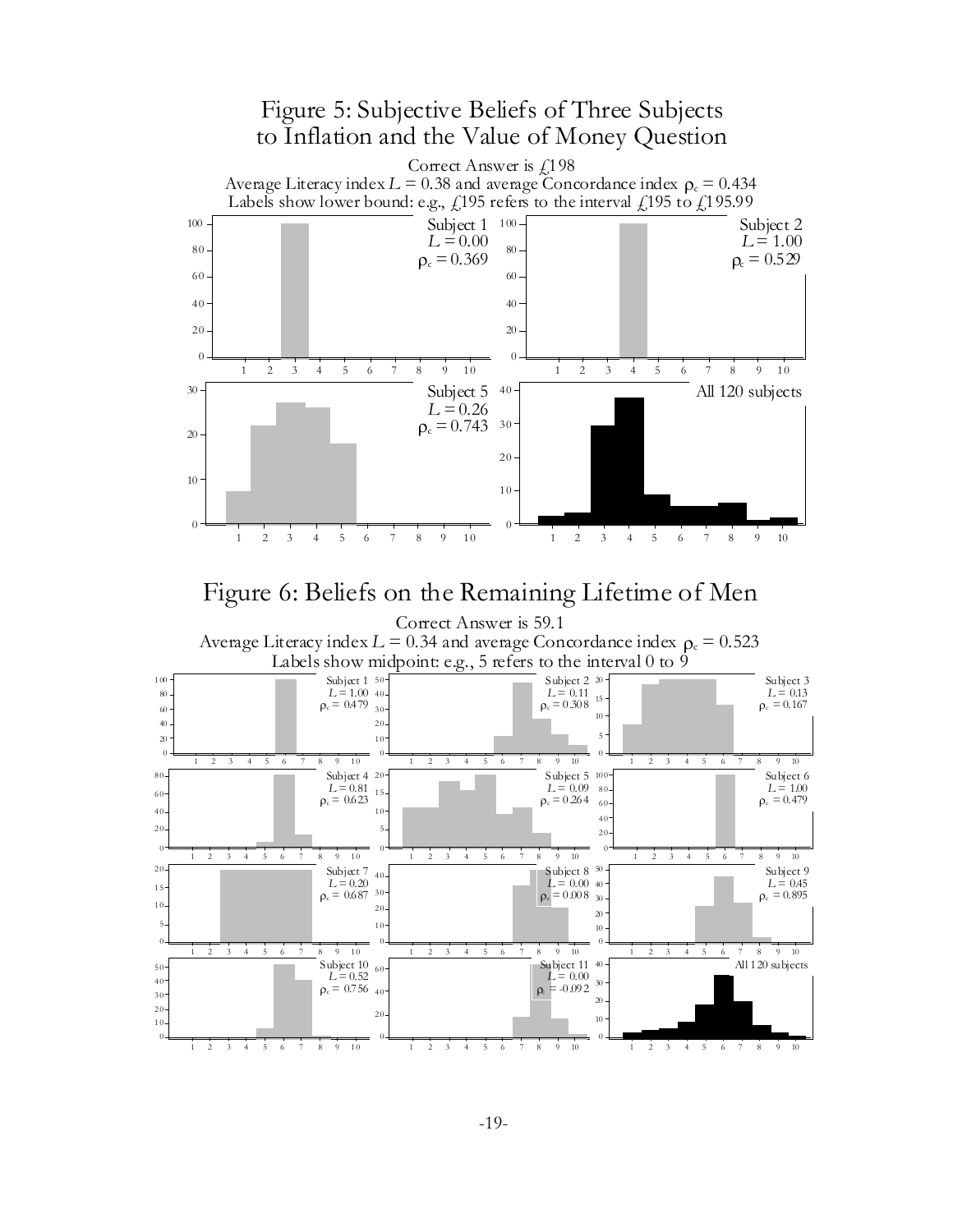

-20-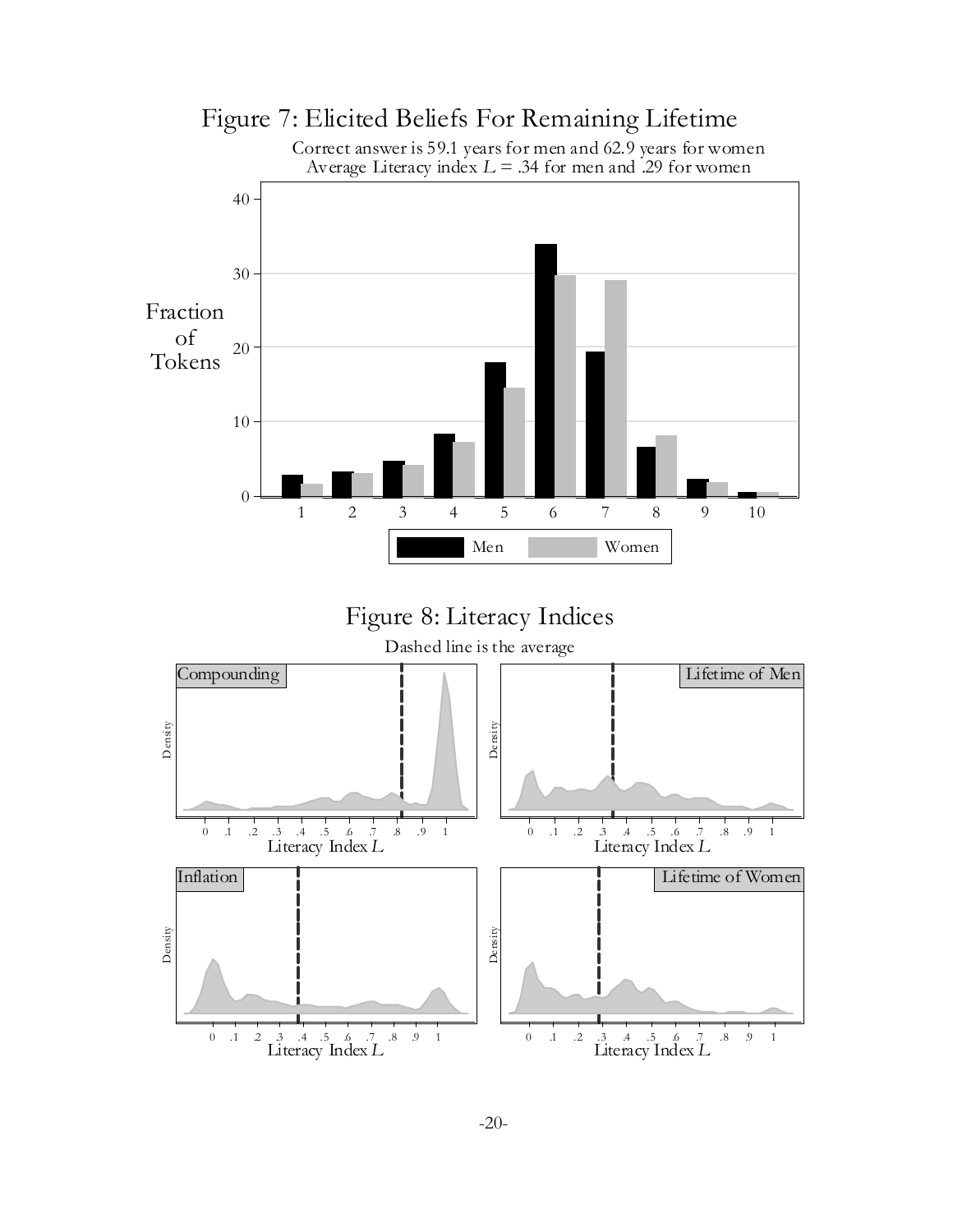| Variable                  | Estimate | Standard Error                                  | $p$ -value | 95% Confidence<br>Interval      |
|---------------------------|----------|-------------------------------------------------|------------|---------------------------------|
|                           |          | A. Effect on Probability of Being Illiterate    |            |                                 |
| Inflation                 | 0.10     | 0.014                                           | < 0.001    | $0.07 \rightarrow$<br>0.13      |
| Lifetime of men           | 0.13     | 0.013                                           | < 0.001    | $0.11 \leftrightarrow$<br>0.16  |
| Lifetime of women         | 0.16     | 0.013                                           | < 0.001    | $0.14 \div 0.19$                |
| Female                    | 0.07     | 0.011                                           | < 0.001    | $0.04 \div 0.09$                |
| Age, standardized         | $-0.05$  | 0.007                                           | < 0.001    | $-0.06 \leftrightarrow -0.03$   |
| Single                    | $-0.15$  | 0.020                                           | < 0.001    | $-0.18 \leftrightarrow -0.11$   |
| White                     | 0.04     | 0.016                                           | 0.028      | $-0.004 \div 0.07$              |
| Finance major             | $-0.05$  | 0.010                                           | < 0.001    | $-0.07 \leftrightarrow -0.03$   |
| Non-EU citizen            | 0.10     | 0.017                                           | < 0.001    | $0.07 \leftrightarrow$<br>0.13  |
| Current smoker            | 0.02     | 0.014                                           | 0.165      | $-0.01 \leftrightarrow$<br>0.05 |
| Cognitive reflection test | $-0.004$ | 0.005                                           | 0.479      | $-0.01 \rightarrow$<br>0.01     |
| Berlin numeracy test      | $-0.10$  | 0.005                                           | < 0.001    | $-0.11 \leftrightarrow -0.09$   |
|                           |          | B. Effect on Probability of Being Semi-Literate |            |                                 |
| Inflation                 | $-0.02$  | 0.004                                           | < 0.001    | $-0.03 \leftrightarrow -0.01$   |
| Lifetime of men           | $-0.03$  | 0.004                                           | < 0.001    | $-0.04 \leftrightarrow -0.02$   |
| Lifetime of women         | $-0.04$  | 0.004                                           | < 0.001    | $-0.05 \leftrightarrow -0.03$   |
| Female                    | $-0.01$  | 0.001                                           | < 0.001    | $-0.01 \leftrightarrow -0.01$   |
| Age, standardized         | 0.01     | 0.001                                           | < 0.001    | $0.005 \div 0.01$               |
| Single                    | 0.04     | 0.006                                           | < 0.001    | $0.03 \div 0.05$                |
| White                     | $-0.01$  | 0.003                                           | 0.037      | $-0.01 \leftrightarrow 0$       |
| Finance major             | 0.01     | 0.001                                           | < 0.001    | $0.005 \div 0.01$               |
| Non-EU citizen            | $-0.01$  | 0.002                                           | < 0.001    | $-0.02 \leftrightarrow -0.008$  |
| Current smoker            | $-0.003$ | 0.002                                           | 0.193      | $-0.01 \leftrightarrow 0.002$   |
| Cognitive reflection test | 0.001    | 0.001                                           | 0.478      | $-0.001 \div 0.002$             |
| Berlin numeracy test      | 0.02     | 0.001                                           | < 0.001    | $0.01 \div 0.02$                |
|                           |          | C. Effect on Probability of Being Literate      |            |                                 |
| Inflation                 | $-0.08$  | 0.011                                           | < 0.001    | $-0.10 \leftrightarrow -0.06$   |
| Lifetime of men           | $-0.10$  | 0.010                                           | < 0.001    | $-0.12 \leftrightarrow -0.08$   |
| Lifetime of women         | $-0.13$  | 0.009                                           | < 0.001    | $-0.14 \leftrightarrow -0.11$   |
| Female                    | $-0.06$  | 0.010                                           | < 0.001    | $-0.08 \leftrightarrow -0.04$   |
| Age, standardized         | 0.04     | 0.006                                           | < 0.001    | $0.03 \rightarrow$<br>0.05      |
| Single                    | 0.11     | 0.014                                           | < 0.001    | $0.08 \rightarrow$<br>0.14      |
| White                     | $-0.03$  | 0.013                                           | 0.027      | 0.003<br>$-0.04 \rightarrow$    |
| Finance major             | 0.05     | $0.008\,$                                       | < 0.001    | $0.03 \rightarrow$<br>0.06      |
| Non-EU citizen            | $-0.09$  | 0.016                                           | < 0.001    | $-0.12 \leftrightarrow -0.06$   |
| Current smoker            | $-0.02$  | 0.012                                           | 0.160      | $-0.04 \rightarrow$<br>0.01     |
| Cognitive reflection test | 0.003    | 0.004                                           | 0.479      | $-0.01 \rightarrow$<br>0.01     |
| Berlin numeracy test      | $0.08\,$ | 0.005                                           | < 0.001    | $0.07~\leftrightarrow~$<br>0.09 |
|                           |          |                                                 |            |                                 |

### **Table 1: Ordered Logit Model of Literacy Index**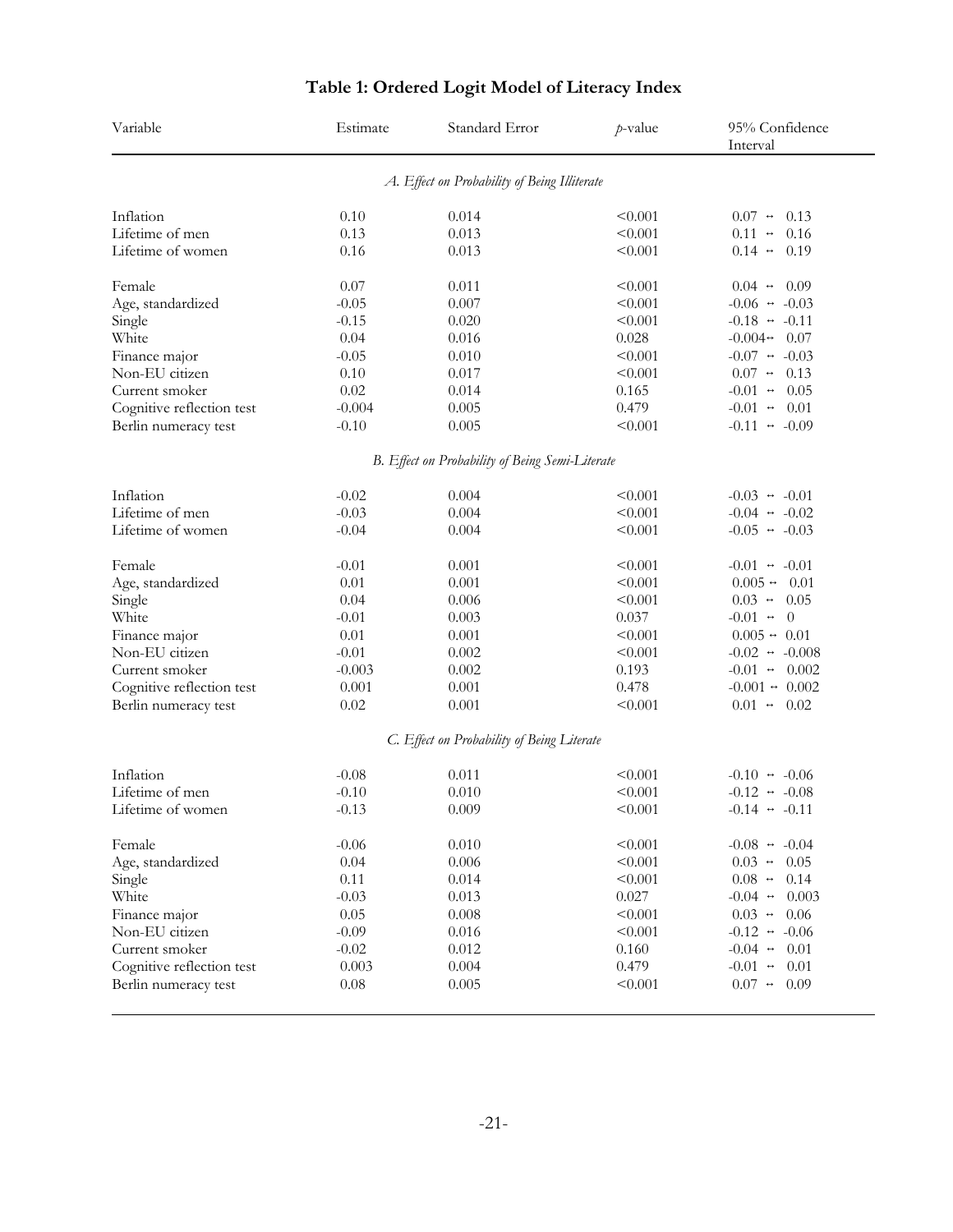

# Figure 9: Concordance Indices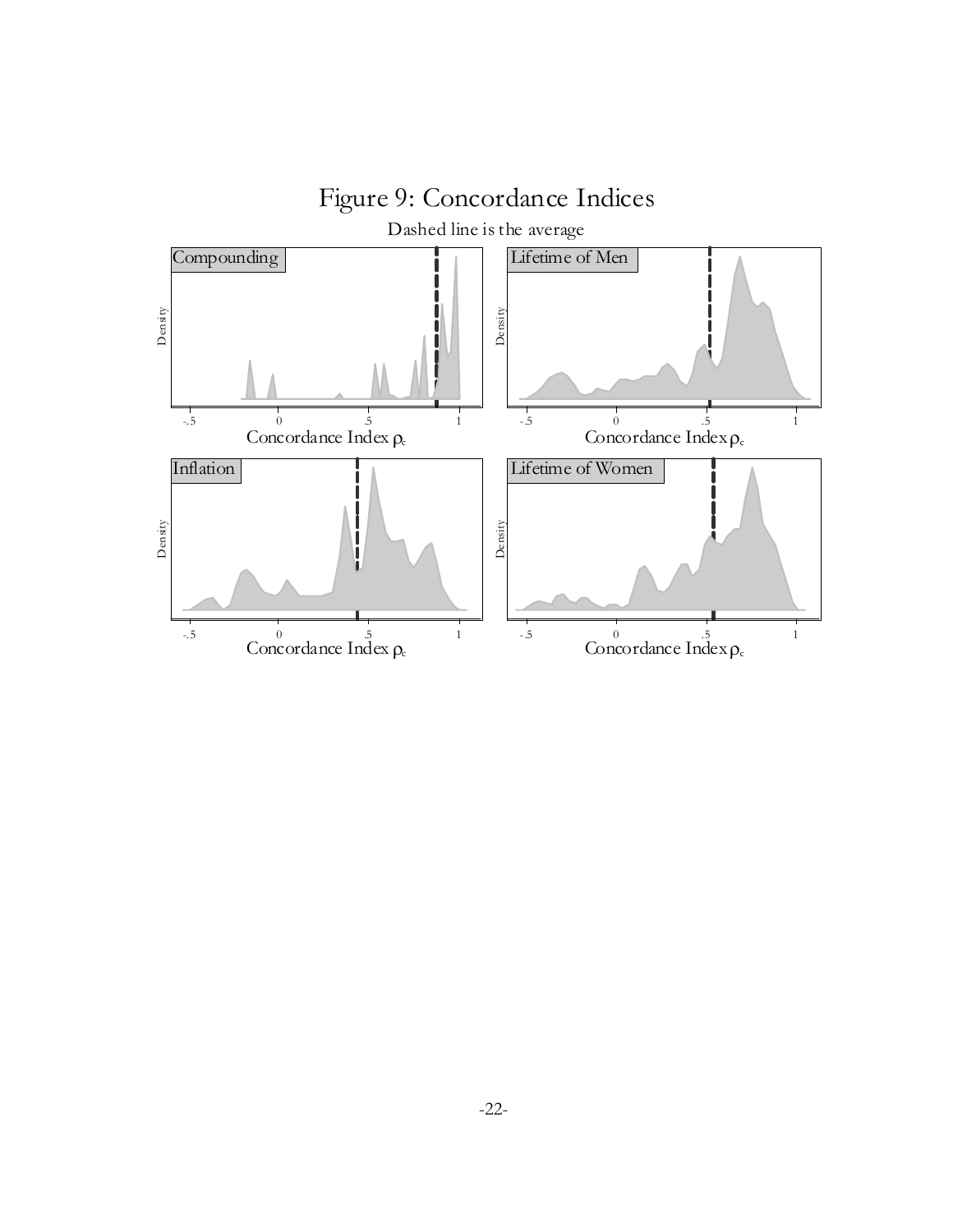#### **References**

- Allen, James, *Natural Language Understanding* (Redwood City, CA: Benjamin/Cummings Publishing, Second Edition, 1995).
- Andersen, Steffen; Fountain, John; Harrison, Glenn W., and Rutström, E. Elisabet, "Estimating Subjective Probabilities," *Journal of Risk & Uncertainty*, forthcoming 2014.
- Basu, Laushik, and Foster, James E., "On Measuring Literacy," *Economic Journal*, 108, November 1998, 1733-1749.
- Bateman, Hazel; Eckert, Christine; Geweke, John; Louviere, Jordan; Thorp, Susan, and Satchell, Stephen E., "Financial Competence and Expectations Formation: Evidence from Australia," *Economic Record*, 88, March 2012, 39-63.
- Clark, Herbert H., *Arenas of Language Use* (Chicago: University of Chicago Press, 1992).
- Cokely, Edward T.; Galesic, Mirta; Schulz, Eric; Ghazal, Saima and Garcia-Retamero, Rocio, "Measuring Risk Literacy: The Berlin Numeracy Test," *Judgment and Decision Making*, 7(1), January 2012, 25-47.
- Elder, Todd E., "The Predictive Validity of Subjective Mortality Expectations: Evidence from the Health and Retirement Study," *Demography*, 50, 2013, 569-589.
- Frederick, Shane, "Cognitive Reflection and Decision Making," *Journal of Economic Perspectives*, 19(4), 2005, 25-42.
- Grice, Paul, *Studies in the Way of Words* (Cambridge, MA: Harvard University Press, 1989).
- Harrison, Glenn W, Martínez-Correa, Jimmy; Swarthout, J. Todd, and Ulm, Eric "Scoring Rules for Subjective Probability Distributions," *Working Paper 2012-10*, Center for the Economic Analysis of Risk, Robinson College of Business, Georgia State University, 2012.
- Holt, Charles A., and Smith, Angela M., "An Update on Bayesian Updating," *Journal of Economic Behavior & Organization*, 69, 2009, 125-134.
- Kadane, J. B. and Winkler, Robert L., "Separating Probability Elicitation from Utilities," *Journal of the American Statistical Association*, 83(402), 1988, 357-363.
- Karni, Edi, "A Mechanism for Eliciting Probabilities," *Econometrica*, 77(2), March 2009, 603-606.
- Köszegi, Botond, and Rabin, Matthew, "Revealed Mistakes and Revealed Preferences," in A. Caplin and A. Schotter (eds.), *The Foundations of Positive and Normative Economics: A Handbook* (New York: Oxford University Press, 2008).
- Kruger, Justin, and Dunning, David, "Unskilled and Unaware of It: How Difficulties in Recognizing One's Own Incompetence Lead to Inflated Self-Assessments," *Journal of Personality and Social Psychology*, 77(6) 1999, 1121-1134.
- Lin, Lawrence I-Kuei, "A concordance correlation coefficient to evaluate reproducibility," *Biometrics*, 45, 1989, 255–268.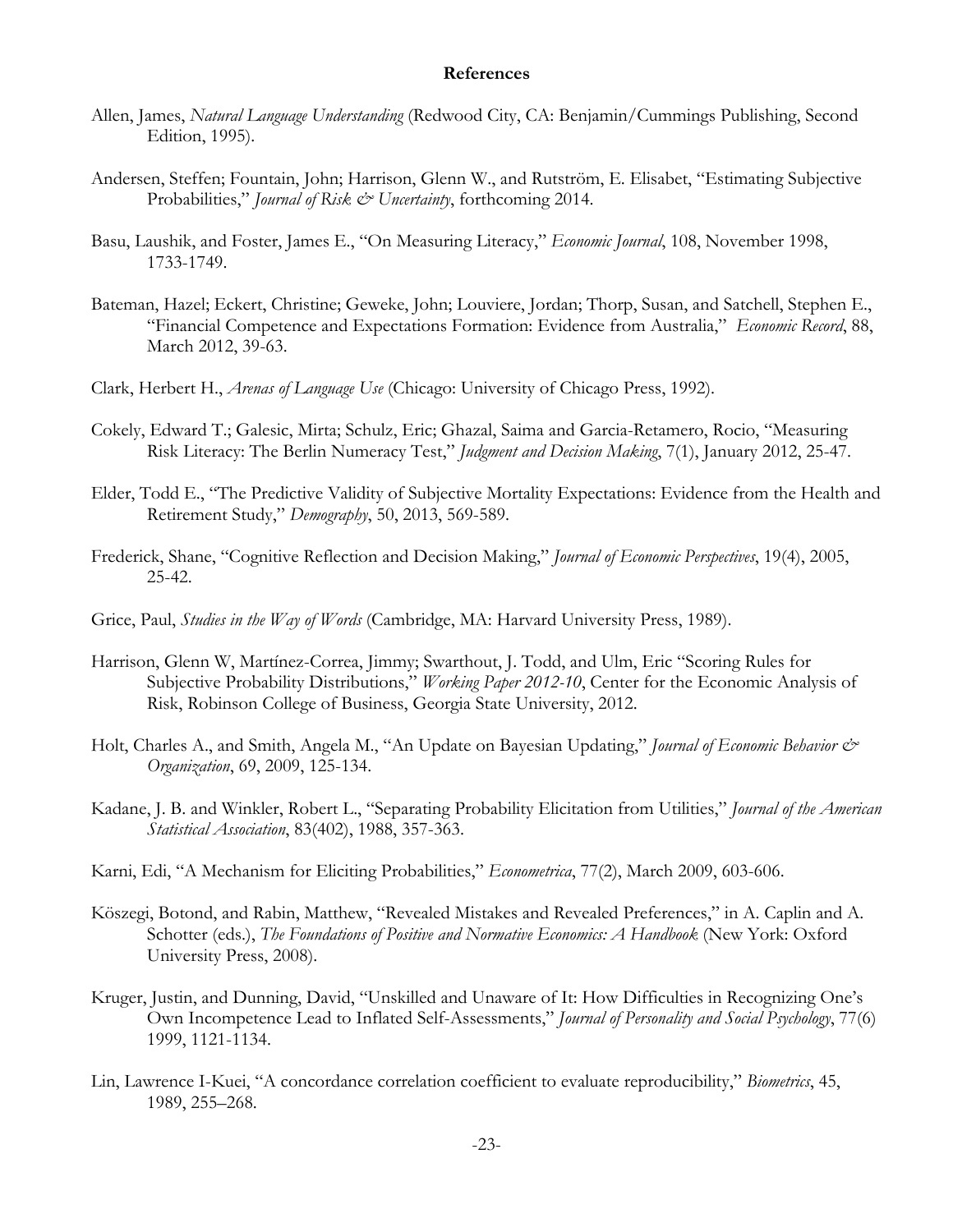Lin, Lawrence I-Kuei, "A note on the concordance correlation coefficient," *Biometrics*, 56, 2000, 324–325.

- Lusardi, Annamaria, and Mitchell, Olivia S., "Baby Boomer Retirement Security: The Roles of Planning, Financial Literacy, and Housing Wealth," *Journal of Monetary Economics*, 54, 2007, 205-224.
- Lusardi, Annamaria, and Mitchell, Olivia S., "Planning and Financial Literacy: How do Women Fare?" *American Economic Review (Papers & Proceedings)*, 98(2), 2008, 413-417.
- Lusardi, Annamaria, and Mitchell, Olivia S., *Financial Literacy: Implications for Retirement Security and the Financial Marketplace* (New York: Oxford University Press, 2012).
- Lusardi, Annamaria, and Mitchell, Olivia S., "The Economic Importance of Financial Literacy: Theory and Evidence," *Journal of Economic Literature*, 52(1), 2014, 5-44.
- Lusardi, Annamaria; Mitchell, Olivia S., and Curto, Vilsa, "Financial Literacy Among the Young," *Journal of Consumer Affairs*, 44(2), Summer 2010, 358-380.
- Matheson, James E., and Winkler, Robert L, "Scoring Rules for Continuous Probability Distributions," *Management Science*, 22(10), June 1976, 1087-1096.
- Merkle, Christoph, and Weber, Martin, "True Overconfidence: The Inability of Rational Information Processing to Account for Apparent Overconfidence," *Organizational Behavior and Human Decision Processes*, 116, 2011, 262-271.
- Moore, Don A., and Healy, Paul J., "The Trouble With Overconfidence," *Psychological Review*, 115(2), 2008, 502-517.
- Nickerson, Carol A. E., "A Note on 'A Concordance Correlation Coefficient to Evaluate Reproducibility'," *Biometrics*, 53, December 1997, 1503-1507.
- Perozek, Maria, "Using Subjective Expectations to Forecast Longevity: Do Survey Respondents Know Something We Don't Know?" *Demography*, 45(1), February 2008, 95-113.
- Remund, David L., "Financial Literacy Explicated: The Case for a Clearer Definition in an Increasingly Complex Economy," *Journal of Consumer Affairs*, 44(2), Summer 2010, 276-295.
- Savage, Leonard J., "Elicitation of Personal Probabilities and Expectations," *Journal of American Statistical Association*, 66, December 1971, 783-801.
- Savage, Leonard J., *The Foundations of Statistics* (New York: Dover Publications, 1972; Second Edition).
- Shefrin, Hersh, *A Behavioral Approach to Asset Pricing* (New York: Academic Press, Second Edition, 2008).
- Smith, V. Kerry; Taylor, Donald H., and Sloan, Frank A., "Longevity and Expectations: Can People Predict Their Own Demise?" *American Economic Review*, 91, September 2001, 1126-1134.
- van Rooij, Maarten; Lusardi, Annamaria and Alessie, Rob, "Financial Literacy and Stock Market Participation," *Journal of Financial Economics*, 101(2), August 2011, 449–472.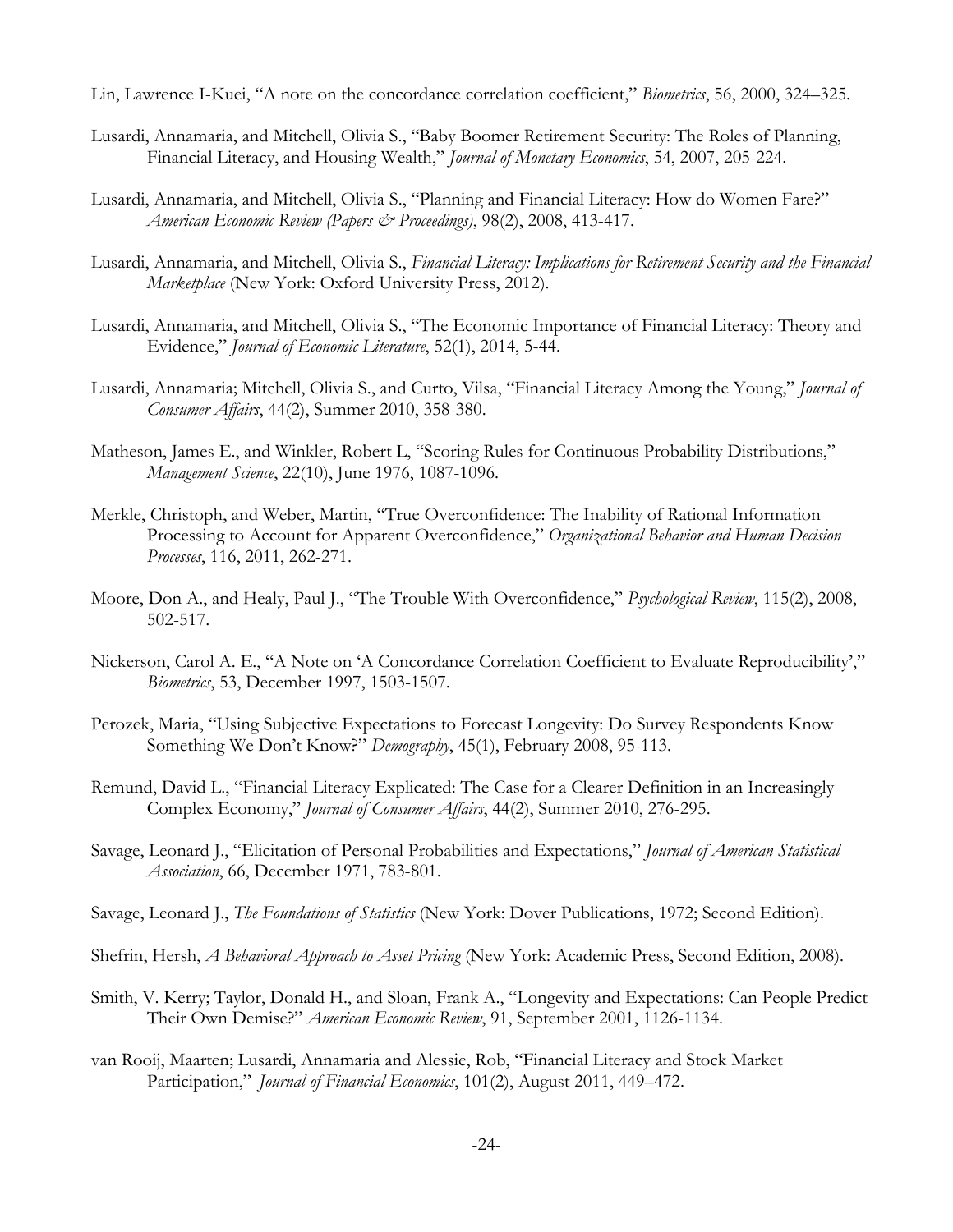### **Appendix A: Experimental Instructions (NOT FOR PUBLICATION)**

Text in square brackets is for the experimenter only.

*A. General Instructions*

#### **Introduction**

You are now participating in a decision-making experiment. Based on your decisions in this experiment, you can earn money that will be paid to you in cash today. It is important that you understand all instructions before making your choices in this experiment.

Please turn to silent, and put away, your mobile phone, laptop computer, or any other device you may have brought with you. Please do not talk with others seated nearby for the duration of the experiment. If at any point you have a question, please raise your hand and we will answer you as soon as possible.

The experiment consists of a demographic survey and two decision-making tasks. You have already earned  $\ddot{f}$  for agreeing to participate in the experiment, which will be paid in cash at the end of the session. In addition to this show-up fee, you may earn considerably more from your choices in the decision-making tasks. These tasks and the potential earnings from them will be explained in detail as we proceed through the session.

Before we begin the experiment, we will give you an informed consent form. This form explains your rights as a participant in the experiment, what the experiment is about and how we make payments to you. [Give the informed consent form to subjects and read it out loud.]

We will begin the experiment by asking you to answer some demographic questions. Your answers to those questions will not influence your payoffs. [Give the questionnaire to subjects.]

We will now continue with the first decision-making task. You will be given written instructions, but make all decisions on the computer in front of you. We will distribute the instructions and then read it out loud. Please remain silent during the experiment, and simply raise your hand if you have any question so that an experimenter will come to you.

 [Give the first set of instructions to subjects and read it out loud.] [Determine earnings for each subject.]

We will now continue with the second decision-making task. You will again be given written instructions and make all decisions on the computer in front of you. We will distribute the instructions and then read it out loud. Please remain silent during the experiment, and simply raise your hand if you have any question so that an experimenter will come to you.

 [Give the second set of instructions to subjects and read it out loud.] [Determine earnings for each subject.]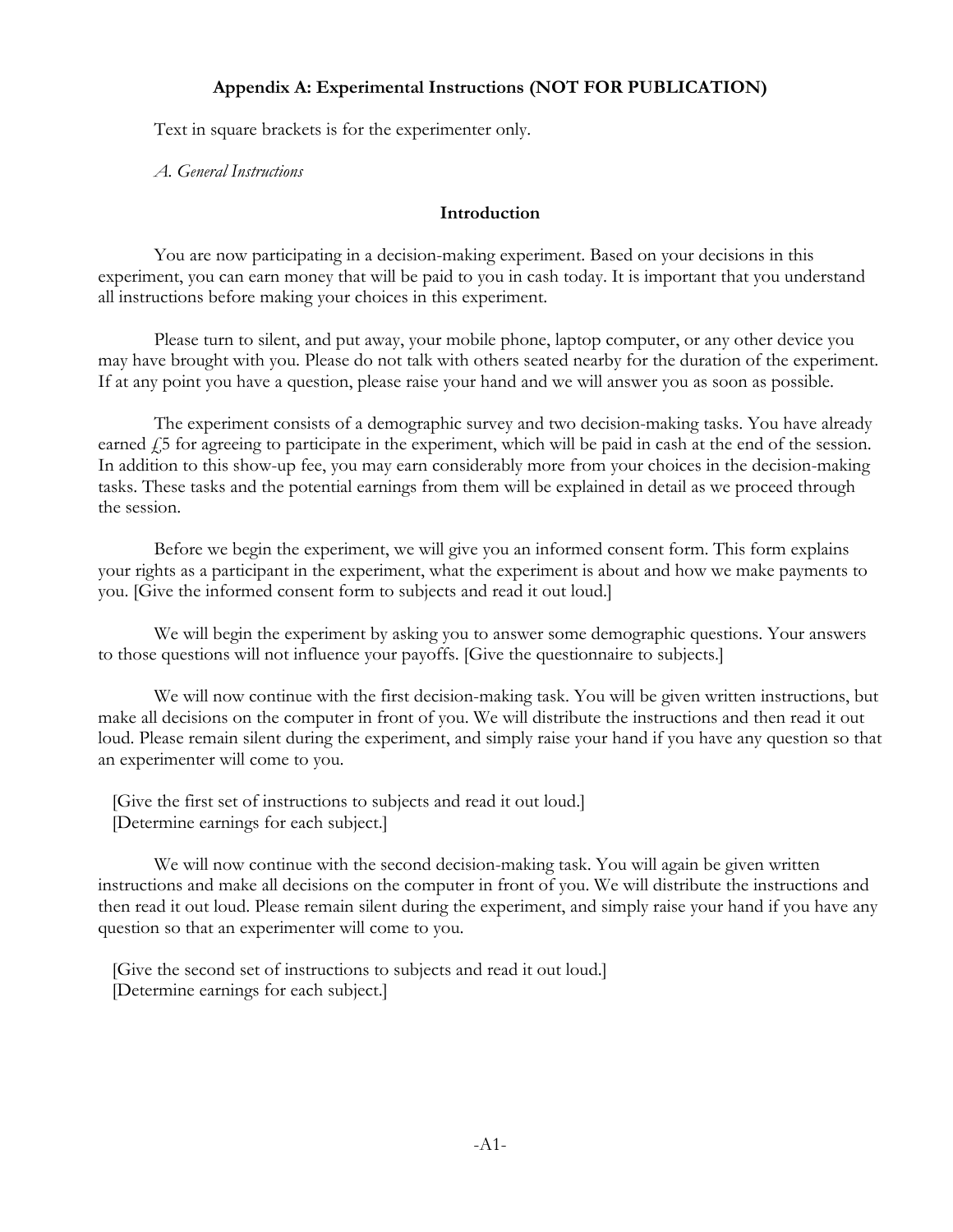#### *B. Belief Elicitation Instructions*

#### **Your Beliefs**

This is a task where you will be paid according to how accurate your beliefs are about certain things. You will be presented with 8 questions of the type we will explain below. You will actually get the chance to play one question presented to you, so you should think carefully about your answer to each question.

Here is an example of what the computer display of such a question might look like.



The display on your computer will be larger and easier to read. You have 10 sliders to adjust, shown at the bottom of the screen, and you have 100 tokens to allocate. Each slider allows you to allocate tokens to reflect your belief about the answer to this question. You must allocate all 100 tokens in order to submit your decision, and in this example we start with 10 tokens allocated to each slider. The payoffs shown on the screen only apply when you allocate all 100 tokens. As you allocate tokens, by adjusting sliders, the payoffs displayed on the screen will change. Your earnings are based on the payoffs that are displayed after you have allocated all 100 tokens.

You can earn up to  $f(20)$  in this task.

Where you position each slider depends on your beliefs about the correct answer to the question. In the above example the tokens you allocate to each bar will naturally reflect your beliefs about the official unemployment rate for all 16-64 years old in the UK as of August 1, 2012. The first bar here corresponds to your belief that the unemployment rate is between 0% and 1.99%. The second bar corresponds to your belief that the unemployment rate is between 2% and 3.99%, and so on. Each bar here shows the amount of money you earn if the official unemployment rate is in the interval shown under the bar.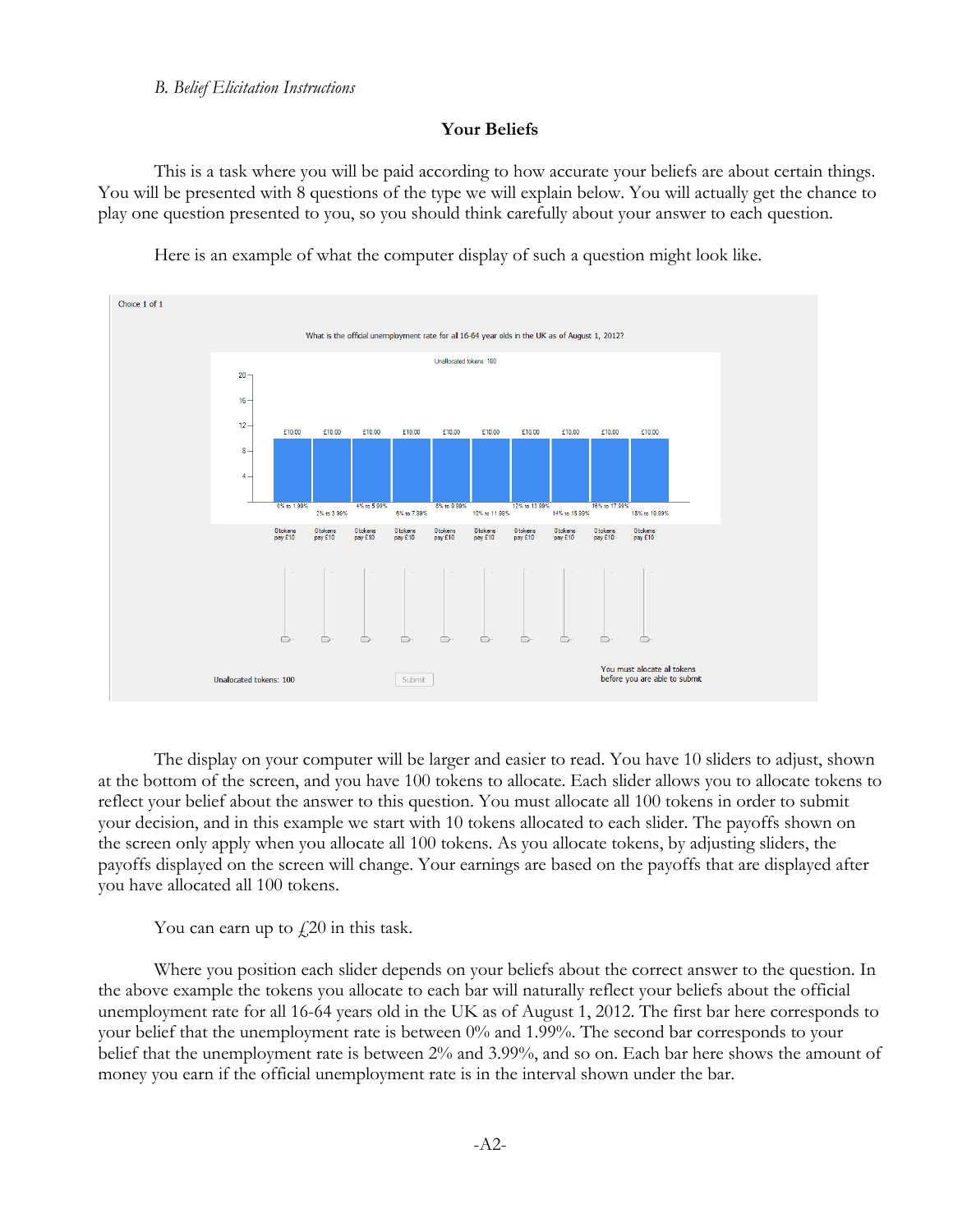To illustrate how you use these sliders, suppose you think there is a fair chance the unemployment rate is just under 5%. Then you might allocate the 100 tokens in the following way: 50 tokens to the interval  $4\%$  to 5.99%, 40 tokens to the interval  $2\%$  to 3.99%, and 10 tokens to the interval 0% to 1.99%. So you can see in the picture below that if indeed the unemployment rate is between 4% to 5.99% you would earn £15.80. You would then earn less than £15.80 for any other outcome. You would earn £13.80 if the unemployment rate is between 2% and 3.99%,  $\text{\emph{f}}$ 7.80 if it is between 0% and 1.99%, and for any other unemployment rate you would earn  $\sqrt{5.80}$ .



 You can adjust the allocation as much as you want to best reflect your personal beliefs about the unemployment rate.

Your earnings depend on your reported beliefs and, of course, the true answer. For instance, suppose you allocated your tokens as in the figure shown above. The true unemployment is 7.8%. So if you had reported the beliefs shown above, you would have earned  $\text{\emph{f}}\text{,}5.80$ .

Suppose you had put all of your eggs in one basket, and for example allocated 100 tokens to the interval corresponding to 2.5%. Then you would have faced the earnings outcomes shown below.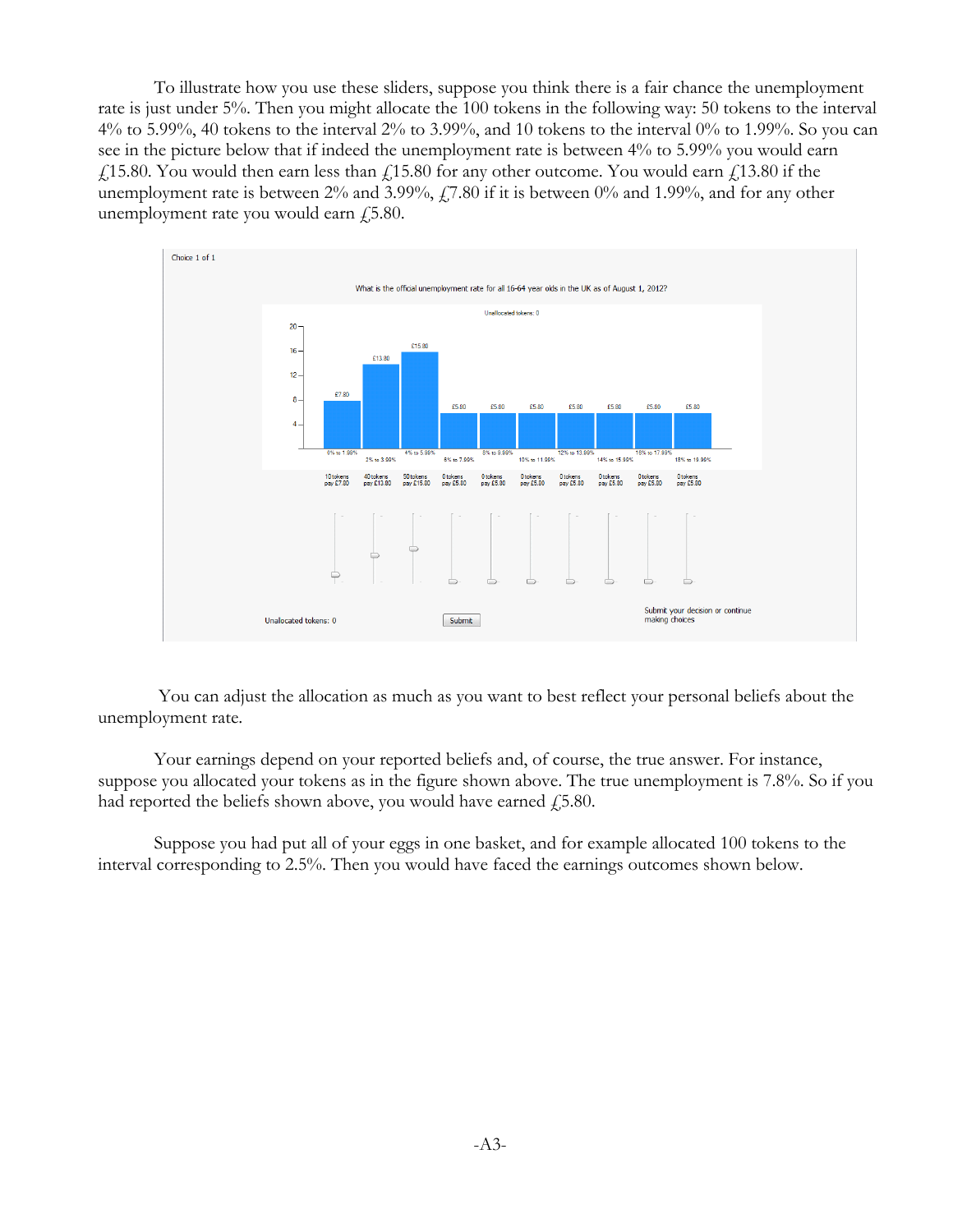

 Note the "good news" and "bad news" here. If the unemployment rate is indeed between 2% and 3.99%, you earn the maximum payoff, shown here as  $\ell$  20. But the true unemployment rate is 7.8%, so you would have earned nothing in this task.

It is up to you to balance the strength of your personal beliefs with the risk of them being wrong. There are three important points for you to keep in mind when making your decisions:

### **• Your belief about the correct answer to each question is a personal judgment that depends on the information you have about the different events.**

- **Depending on your choices and the correct answer you can earn up to £20.**
- **Your choices might also depend on your willingness to take risks or to gamble.**

 The decisions you make are a matter of personal choice. Please work silently, and make your choices by thinking carefully about the questions you are presented with.

When you are happy with your decisions, you should click on the **Submit** button and confirm your choices. When everyone is finished we will reveal the right answer to each of the 8 questions. Then an experimenter will come to you and ask you to roll a 10-sided die until a number between 1 and 8 comes up to determine which question will be played out. The experimenter will record your earnings according to the correct answer and the choices you made.

All payoffs are in cash, and are in addition to the  $\ell$ <sub>5</sub> show-up fee that you receive just for being here.

Are there any questions?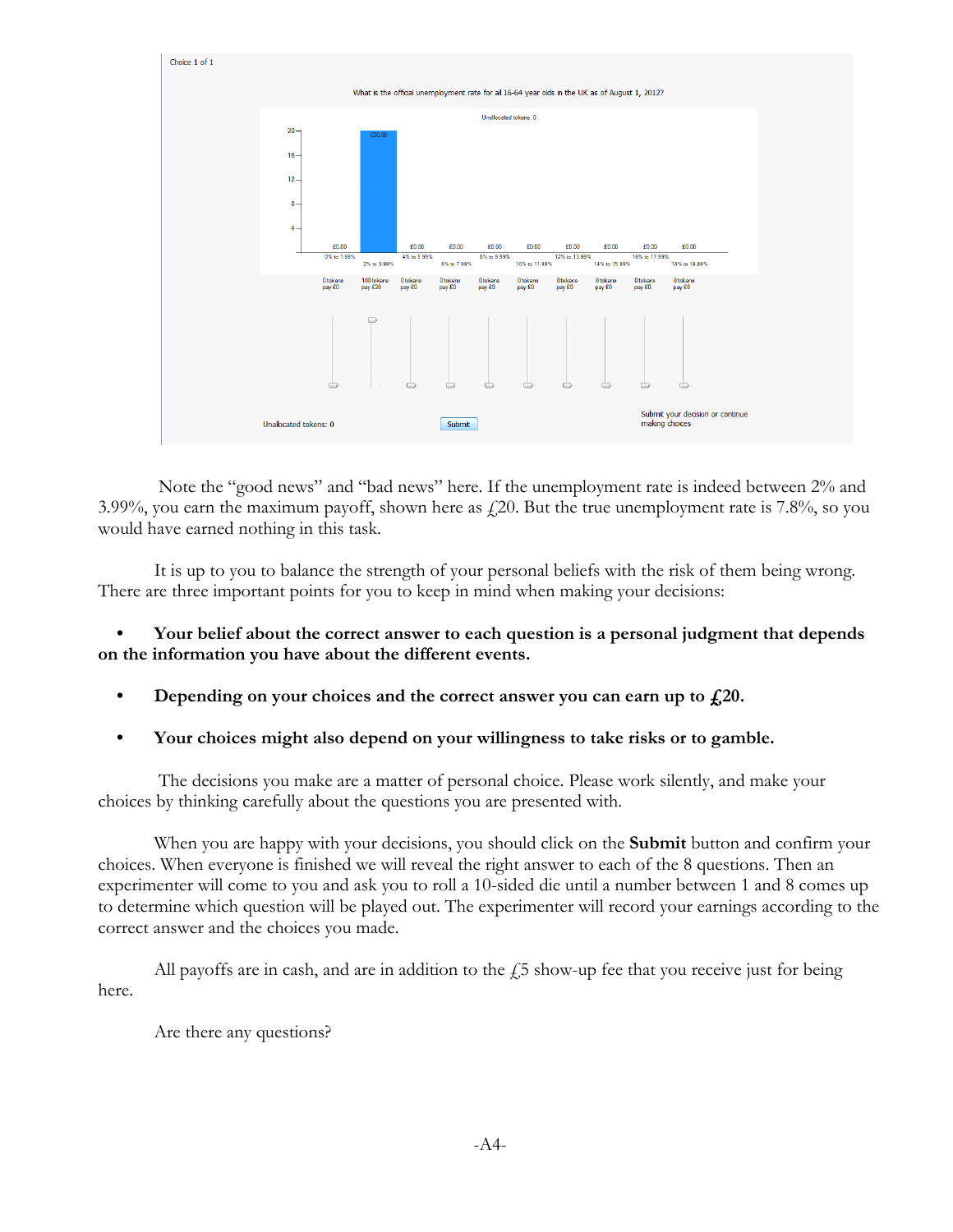*C. Demographic and Other Hypothetical Questions*

 $ID \qquad \qquad \Box$ 

In this survey most of the questions asked are descriptive. We will not be grading your answers and your responses are completely confidential. Please think carefully about each question and give your best answers.

- 1. What is your age? \_\_\_\_\_\_\_\_\_\_\_\_\_\_ years
- 2. What is your sex? (Circle one number.)
- 01 Male
- 02 Female
- 3. Which of the following categories best describes you? (Circle one number.)
- 01 White
- 02 Mixed
- 03 Asian or Asian British
- 04 Chinese or other ethnic group
- 05 Prefer not to say
- 4. What is your main field of study? (Circle one number.)
- 01 Accounting
- 02 Economics
- 03 Finance
- 04 Business Administration, other than Accounting, Economics, or Finance
- 05 Education
- 06 Engineering
- 07 Health and Medicine
- 08 Biological and Biomedical Sciences
- 09 Math, Computer Sciences, or Physical Sciences
- 10 Social Sciences or History
- 11 Law
- 12 Psychology
- 13 Modern Languages and Cultures
- 14 Other Fields
- 5. What is your year of studies? (Circle one number.)
- 01 First year
- 02 Second year
- 03 Third year
- 04 Masters
- 05 Doctoral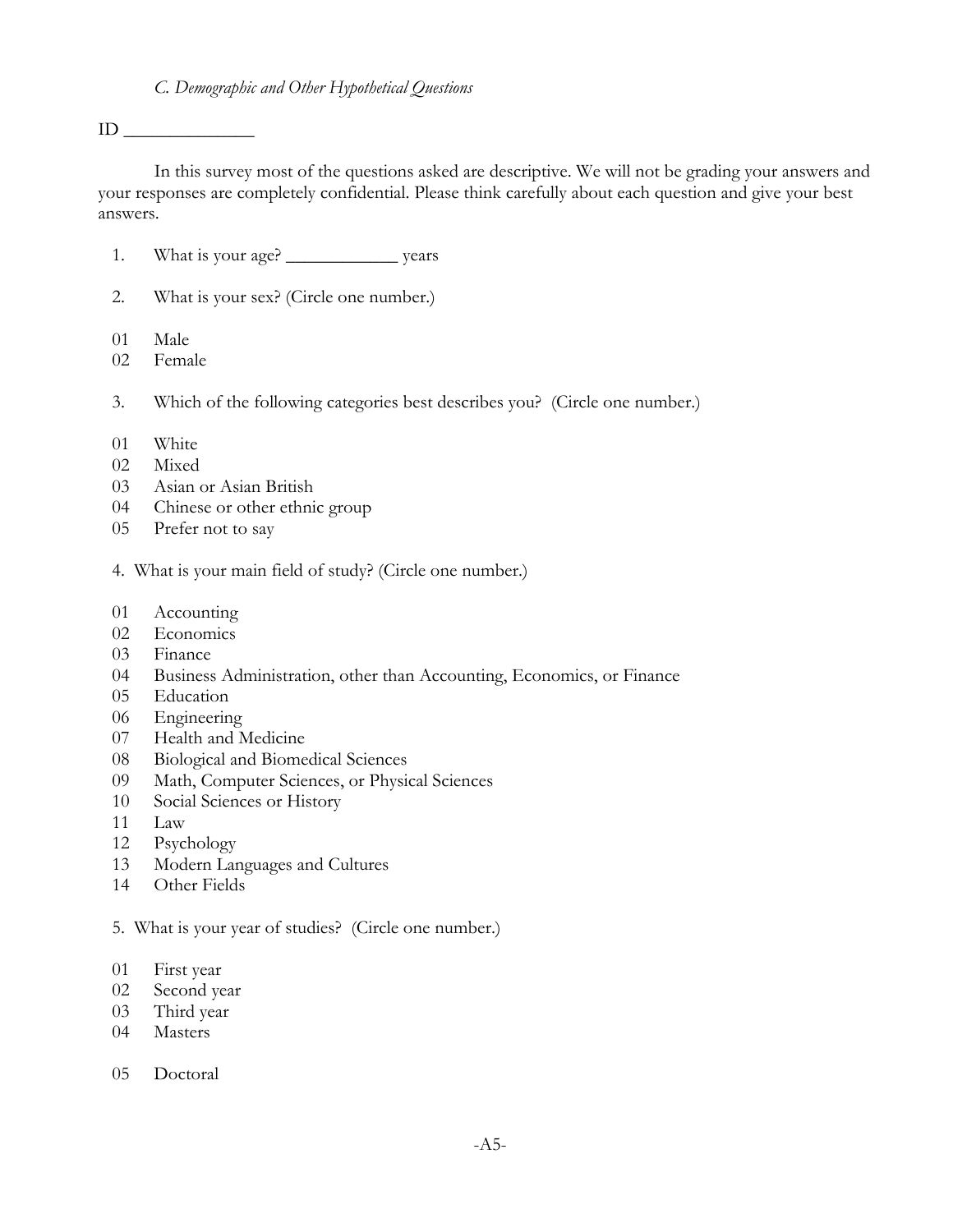6. What is the highest level of education you expect to complete? (Circle one number)

- 01 Bachelor's degree
- 02 Master's degree
- 03 Doctoral degree
- 04 Professional qualification

 7. As a percentage, what is your current average mark if you are doing a Bachelor's degree, or what was it when you did a Bachelor's degree? This mark should refer to all your years of study for this degree, not just the current year. Please pick one by rounding up or down to the nearest number:

- 01 Above 70%
- 02 Between 60 69%
- 03 Between 50 59%
- 04 Between 40 49%
- 05 Less than  $40\%$
- 06 Have not taken courses for which grades are given.
- 8. What is your citizenship status?
- 01 British Citizen
- 02 EU Citizen (non-British Citizen)
- 03 Non-EU Citizen
- 9. Are you currently:
- 01 Single and never married?
- 02 Married?

 $\overline{\phantom{a}}$ 

03 Separated, divorced or widowed?

 10. How many people live in your household? Include yourself, your spouse and any dependents. Do not include your parents or roommates unless you claim them as dependents.

 11. Please circle the category below that describes the total amount of income before tax earned in the calendar year 2007 by the people in your household (as "household" is defined in question 10). [Consider all forms of income, including salaries, tips, interest and dividend payments, scholarship support, student loans, parental support, social security, alimony, and child support, and others.]

- 01 Less than  $\ddot{f}$ , 10,000
- $02 \quad \text{\textsterling}10,000 \text{\textsterling}19,999$
- 03  $\angle$  (20,000 (29,999)
- $04 \quad \text{\textsterling}30,000 \text{\textsterling}49,999$
- 05 Over £50,000

 12. Please circle the category below that describes the total amount of income before tax earned in the calendar year 2007 by your parents. [Consider all forms of income, including salaries, tips, interest and dividend payments, social security, alimony, and child support, and others.]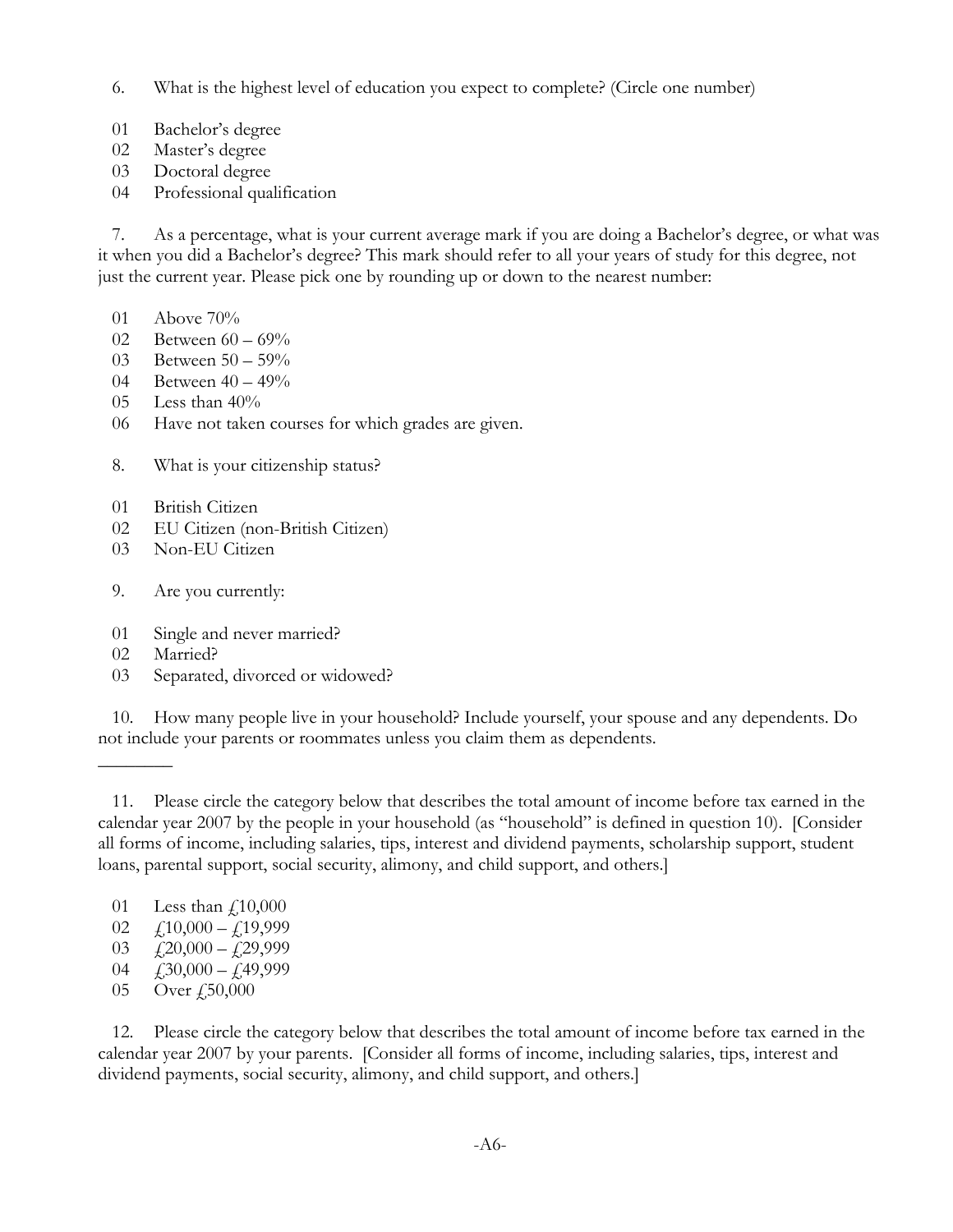- 01 Less than  $\ddot{f}$ , 10,000
- $02 \quad \text{\textsterling}10,000 \text{\textsterling}19,999$
- 03  $\angle (20,000 \angle (29,999)$
- $04 \quad \text{\textsterling}30,000 \text{\textsterling}49,999$
- 05 Over £50,000
- 06 Don't Know

13. Do you currently smoke cigarettes? (Circle one number.)

- 00 No
- 01 Yes

If yes, approximately how much do you smoke in one day? \_\_\_\_\_\_\_\_ cigarettes.

14. A bat and a ball cost  $f(1.10)$  in total. The bat costs  $f(1.00)$  more than the ball. How much does the ball  $\cosh f$ 

 15. If it takes 5 machines 5 minutes to make 5 widgets, how long would it take 100 machines to make 100 widgets? \_\_\_\_\_\_\_\_ minutes

 16. In a lake, there is a patch of lily pads. Every day, the patch doubles in size. If it takes 48 days for the patch to cover the entire lake, how long would it take for the patch to cover half of the lake? \_\_\_\_\_\_\_\_ days

 17. Imagine we are throwing a five-sided die 50 times. On average, out of these 50 throws how many times would this five-sided die show an odd number (1, 3 or 5)? \_\_\_\_\_\_\_\_ out of 50 throws.

 18. Out of 1,000 people in a small town 500 are members of a choir. Out of these 500 members in the choir 100 are men. Out of the 500 inhabitants that are not in the choir 300 are men. What is the probability that a randomly drawn man is a member of the choir? (Please indicate the probability in percent).  $\frac{0}{0}$ 

 19. Imagine we are throwing a loaded die (6 sides). The probability that the die shows a 6 is twice as high as the probability of each of the other numbers. On average, out of these 70 throws, how many times would the die show the number 6? \_\_\_\_\_\_\_\_ out of 70 throws.

 20. In a forest 20% of mushrooms are red, 50% brown and 30% white. A red mushroom is poisonous with a probability of 20%. A mushroom that is not red is poisonous with a probability of 5%. What is the probability that a poisonous mushroom in the forest is red? \_\_\_\_\_\_\_\_%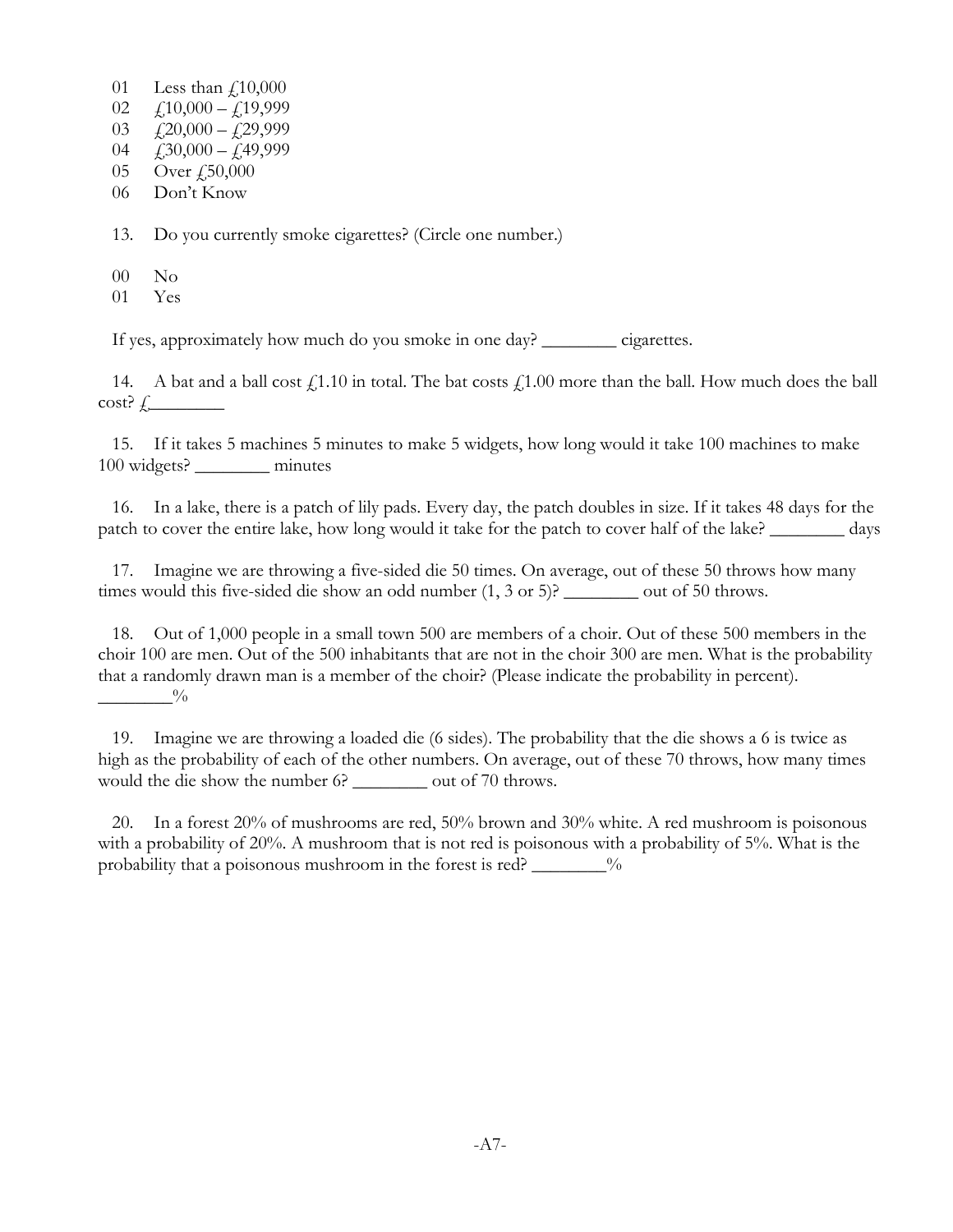### **Appendix B: Detailed Statistical Results (NOT FOR PUBLICATION)**

Table B1: Estimates for Interest Compounding Question

|                                                                                             | Coef.                                                                                                                       | Robust<br>Std. Err.                                                                                                 | $\mathbf{z}$                                                                            | P >  z                                                                                 |                                                                                                                                              | [95% Conf. Interval]                                                                                              |
|---------------------------------------------------------------------------------------------|-----------------------------------------------------------------------------------------------------------------------------|---------------------------------------------------------------------------------------------------------------------|-----------------------------------------------------------------------------------------|----------------------------------------------------------------------------------------|----------------------------------------------------------------------------------------------------------------------------------------------|-------------------------------------------------------------------------------------------------------------------|
| female<br>ageS<br>single<br>white<br>finance<br>non eu<br>smoker<br>crtS<br>berlinS<br>cons | .1208637<br>.3968186<br>.6368908<br>.2266173<br>.1057089<br>$-.0022251$<br>$-0.315451$<br>$-.0427266$<br>.0508408<br>109.71 | .1390905<br>.1936625<br>.4479348<br>.1577412<br>.1583877<br>.127354<br>.3116881<br>.0771227<br>.0829787<br>.4570172 | 0.87<br>2.05<br>1.42<br>1.44<br>0.67<br>$-0.02$<br>$-1.01$<br>$-0.55$<br>0.61<br>240.06 | 0.385<br>0.040<br>0.155<br>0.151<br>0.505<br>0.986<br>0.312<br>0.580<br>0.540<br>0.000 | $-.1517486$<br>.017247<br>$-.2410453$<br>$-.0825497$<br>$-.2047253$<br>$-0.2518344$<br>$-0.9263484$<br>$-.1938843$<br>$-1117944$<br>108.8142 | .393476<br>.7763901<br>1.514827<br>.5357843<br>.416143<br>.2473843<br>.2954465<br>.1084311<br>.213476<br>110.6057 |
| sigma                                                                                       | .9485433                                                                                                                    | .1233048                                                                                                            |                                                                                         |                                                                                        | .7352012                                                                                                                                     | 1.223793                                                                                                          |

(True response was £110.4)

Table B2: Estimates for Inflation Question

|                                                                                             | Coef.                                                                                                                                | Robust<br>Std. Err.                                                                                               | $Z_{i}$                                                                                          | P >  z                                                                                 |                                                                                                                                               | [95% Conf. Interval]                                                                                                 |
|---------------------------------------------------------------------------------------------|--------------------------------------------------------------------------------------------------------------------------------------|-------------------------------------------------------------------------------------------------------------------|--------------------------------------------------------------------------------------------------|----------------------------------------------------------------------------------------|-----------------------------------------------------------------------------------------------------------------------------------------------|----------------------------------------------------------------------------------------------------------------------|
| female<br>ageS<br>single<br>white<br>finance<br>non eu<br>smoker<br>crtS<br>berlinS<br>cons | .6555166<br>$-.049693$<br>$-.0346816$<br>$-.1477976$<br>$-.3338726$<br>$-.7831535$<br>$-.095918$<br>.0795068<br>.0675041<br>199.1655 | .30101<br>.2060632<br>.4901256<br>.4230715<br>.2534093<br>.4698084<br>.3464372<br>.1481538<br>.1527122<br>.601727 | 2.18<br>$-0.24$<br>$-0.07$<br>$-0.35$<br>$-1.32$<br>$-1.67$<br>$-0.28$<br>0.54<br>0.44<br>330.99 | 0.029<br>0.809<br>0.944<br>0.727<br>0.188<br>0.096<br>0.782<br>0.592<br>0.658<br>0.000 | .0655479<br>$-14535694$<br>$-0.9953101$<br>$-.9770024$<br>$-.8305456$<br>$-1.703961$<br>$-.7749224$<br>$-.2108692$<br>$-.2318064$<br>197.9862 | 1.245485<br>.3541834<br>.9259469<br>.6814072<br>.1628005<br>.1376539<br>.5830864<br>.3698829<br>.3668145<br>200.3449 |
| sigma                                                                                       | 1.696348                                                                                                                             | .1015747                                                                                                          |                                                                                                  |                                                                                        | 1.508504                                                                                                                                      | 1.907584                                                                                                             |

(True response was £198)